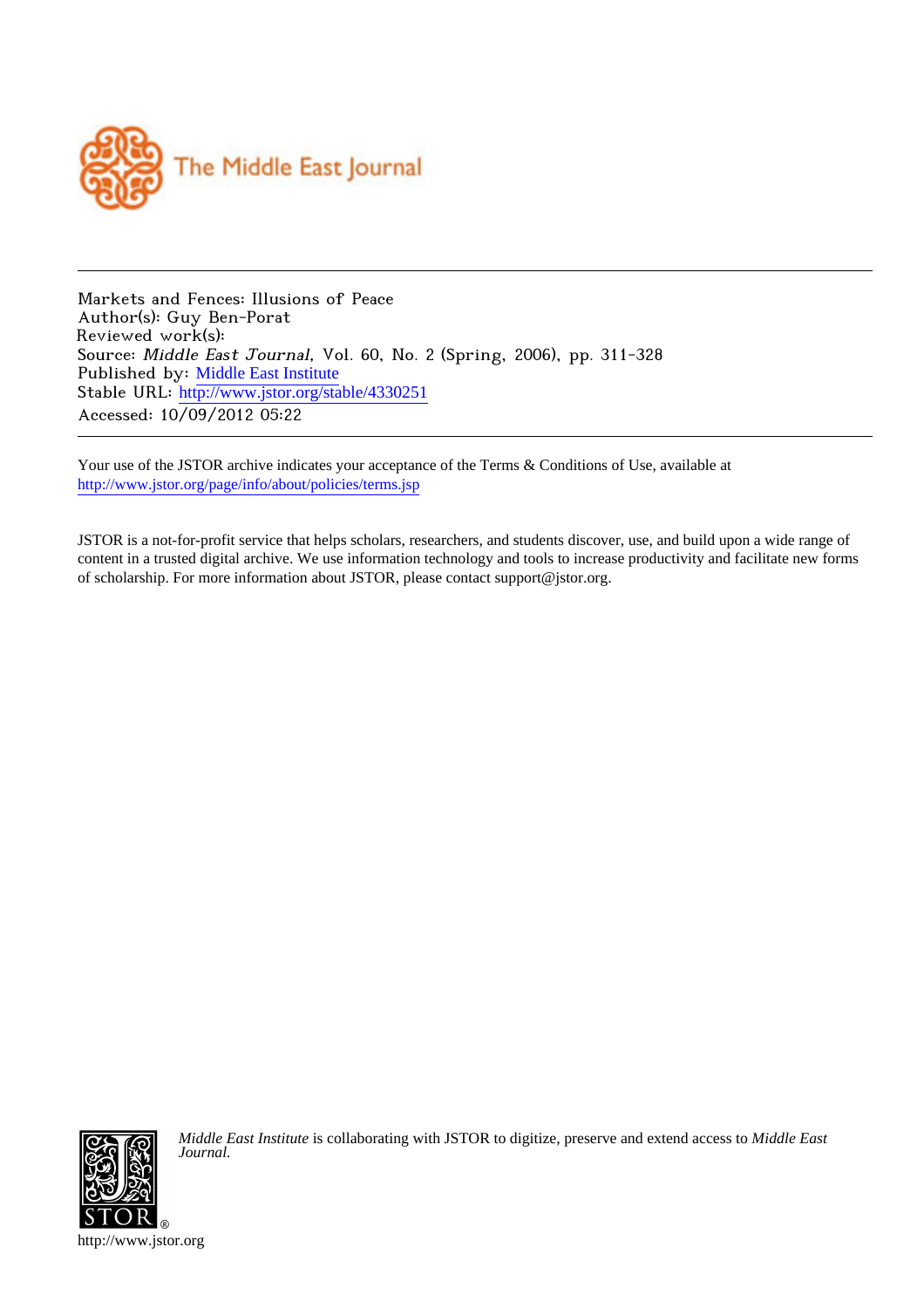# **Markets and Fences: Illusions of Peace**

**Guy Ben-Porat** 

**The resolution of long-term and protracted conflicts requires peace builders to address the underlying structural, relational, and cultural roots of the conflict. But, operating within a two-level game of domestic and international cross**pressures, policymakers may opt for shortcuts that would circumvent the major **issues in contention and postpone engagement with the root causes of conflict. Analyzing the operation of Israeli policymakers, this paper identifies two policy paradigms employed in the Palestinian peace process: the neo-liberal reliance on market economy and the realist position of partition, by agreement or unilaterally. While these paradigms seem to mirror-image each other, it is argued**  here that both attempted to circumvent the major issues of peace and neglected **the structural causes of conflict.** 

**<sup>T</sup>he victory of Hamas in Palestinian legislative elections in January 2006 and the victory of the Kadima Party in Israeli legislative elections in March 2006 signal, among other things, the end of the liberal vision of a "New Middle East." The dreams of economic cooperation that underscored peace in the early 1990s have been replaced by a wall encircling the West Bank and Gaza, and negotiations have been replaced by Israeli unilateral initiatives. The "realist" vision of peace based on secure borders and substantial deterrence adopted by Israeli policymakers is obviously a stark contradiction to the "liberal" vision of peace based on mutual interests and fostered interdependence. As a mirror image of each other the shift from the liberal to the realist policy seems to indicate not just a reactive or corrective change of policy, but a transformative "paradigm shift."' A different reading, as proposed here, would suggest that the two paradigms, rather than being completely disjunctive, have in practice operated simultaneously and changed incrementally. Specifically, both visions translated into policies are "shortcuts" that attempt to circumvent the main issues in dispute and the deeper, grassroots work that provides popular support and legitimacy.** 

**Resolution of long-term and protracted conflicts requires peace builders to ad-**

**Guy Ben-Porat is a Lecturer in the Department of Public Policy and Administration at Ben-Gurion University of the Negev, Israel. He is the author of Global Liberalism, Local Populism: Peace and Conflict in Israel/Palestine and Northern Ireland (Syracuse, NY: Syracuse University Press, Forthcoming).** 

**<sup>1.</sup> PeterA. Hall, "Social Paradigms, Social Learning and the State: The Case of Economic Policymaking in Britain," Comparative Politics, Vol. 25, No. 3 (1993), pp. 275-296. MIDDLE EAST JOURNAL \* VOLUME 60, NO. 2, SPRING 2006**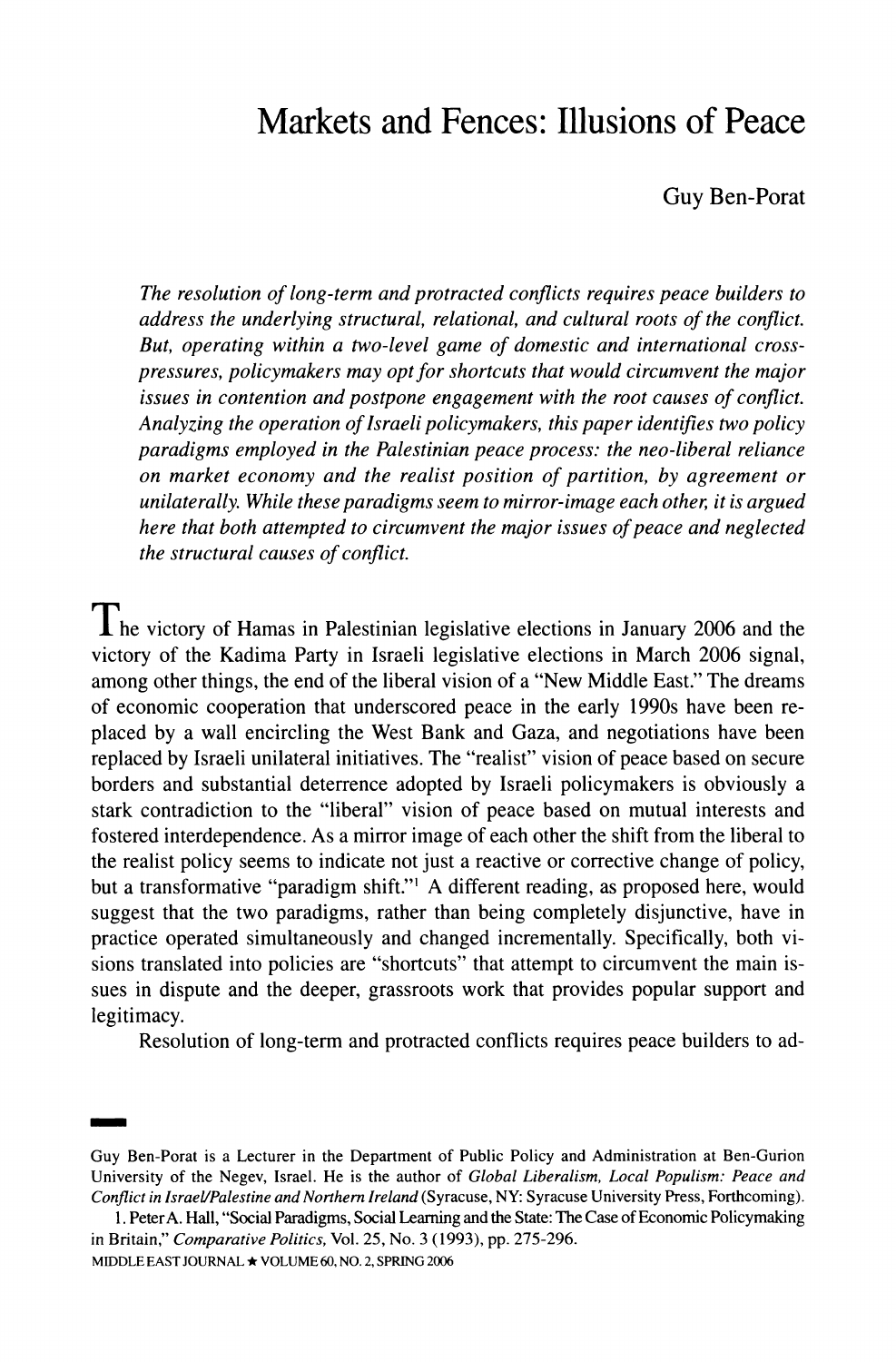dress the underlying structural, relational, and cultural roots of the conflict.<sup>2</sup> Estab**lishing peace between communities that have been engaged in protracted conflict presupposes a process of reconciliation in which former belligerents come to accept each other not only diplomatically but also psychologically.3 What might be obvious in theory, however, can be more difficult in practice when policymakers who negotiate peace processes have to balance between external and internal demands. When operating under pressures from their own societies policymakers may attempt to avoid engagement with the root causes of the conflict, search for "shortcuts," and defer issues that divide their constituencies. The reliance on shortcuts and external mechanisms and the neglect of attempts to transform the conflict can enable some progress and hope that initial de-escalation will enable the resolution of divisive issues at a later stage, but may often leave the peace process unstable and vulnerable to extremists who seek to derail it.** 

**The Israeli-Palestinian conflict has often been compared to two other conflicts that shared the characteristics of a protracted conflict: Northern Ireland and South Africa.4 The difference between Israel/Palestine and the other two cases is not only in the ability to end violence but in the course taken and, more specifically, the striking lack of conciliatory measures taken in the Israeli-Palestinian peace process and limited attempts at actual resolution. This, I argue below, is a structural deficiency of the process that underlies the policies chosen. Israeli policymakers could be described as operating in what Putnam defines as a "two-level game" between foreign and domestic policy.5 On the one hand, since the mid-1980s more and more Israeli policymakers came to the conclusion that resolution of the conflict (often described as the "Palestinian problem") was necessary due to the growing costs of occupation, international pressures, and global incentives.6 On the other hand, a formidable opposition to territorial compromise and what was defined as "security concerns" limited the negotiating leverage policymakers had.** 

**The purpose of this article is to explore and compare two policy paradigms that operated in the Israeli peace discourse in the past decade. Specifically, the implementation of the 1993 Oslo Accords in spite of the adjoined liberal rhetoric was from the** 

<sup>2.</sup> John Lederach, *Building Peace - Sustainable Reconciliation in Divided Societies* (Tokyo: United **Nations University Press, 1994), p.14.** 

**<sup>3.</sup> Herbert C. Kelman, 'Transforming the Relationship Between Former Enemies: A Social-Psychological Analysis" in Robert L. Rothstein, ed., After the Peace: Resistance and Reconciliation (Boulder, CO: Lynne Rienner, 1999).** 

**<sup>4.</sup> Guy Ben-Porat, "Grounds for Peace: Territoriality and Conflict Resolution," Geopolitics, Vol. 10, No. 1 (2005); Herman Giliomee and Jannie Gagiano, eds., The Elusive Search for Peace: South Africa, Israel and Northern Ireland (Cape Town: Oxford University Press, 1990); Adrian Guelke, Northern Ireland: The International Perspective (Dublin: Gill and Macmillan, 1990); Ian Lustik, Unsettled States,**  Disputed Lands: Britain and Ireland, France and Algeria, Israel and the West Bank-Gaza (Ithaca, NY: **Cornell University Press, 1993).** 

**<sup>5.</sup> Robert D. Putnam, "Diplomacy and Domestic Politics: The Logic of Two-Level Games," International Organization, Vol. 42, No. 3 (1988), pp. 427-460.** 

**<sup>6.</sup> Guy Ben-Porat, Global Liberalism, Local Populism (Syracuse, NY: Syracuse University Press, Forthcoming).**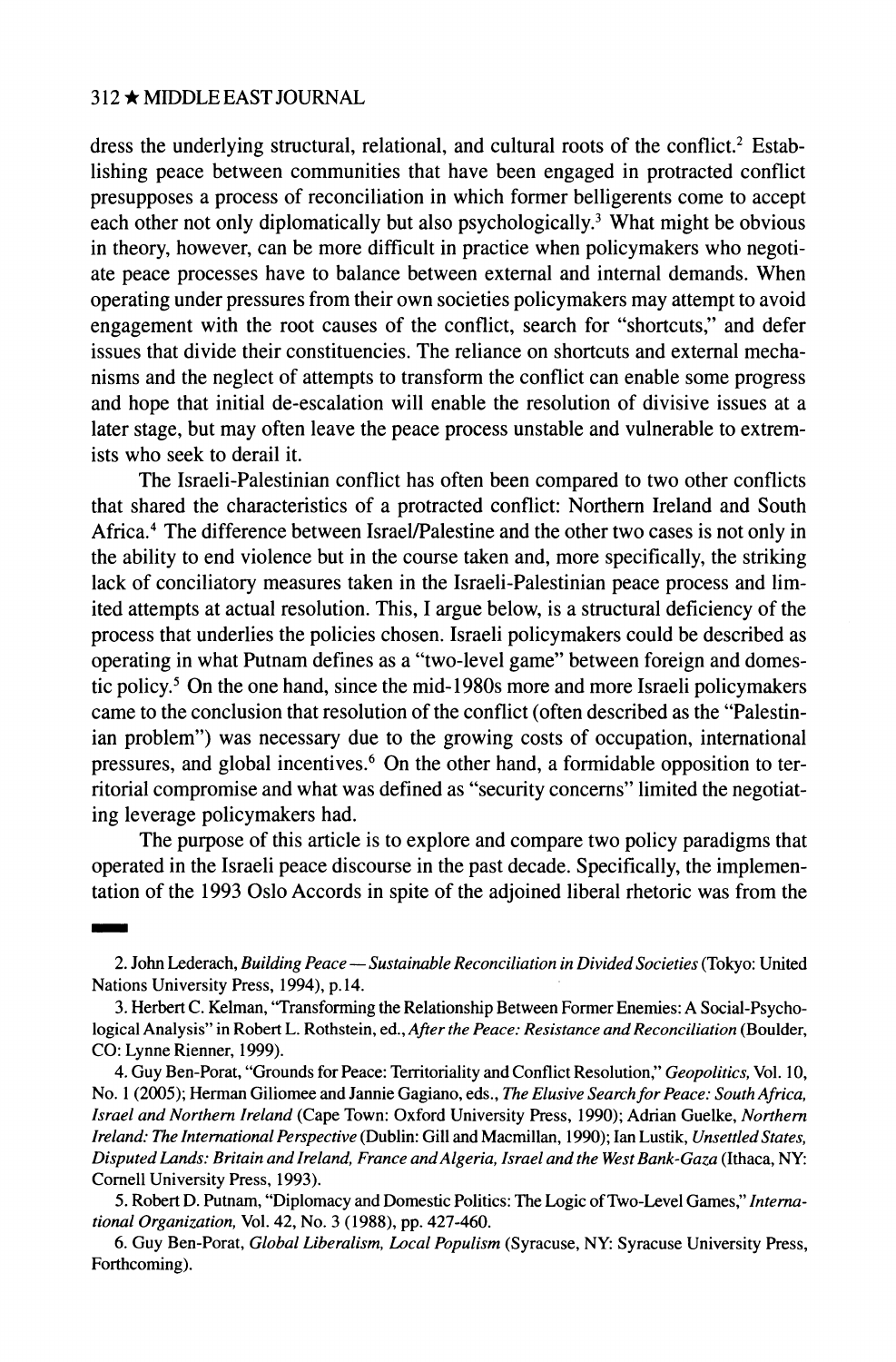**start based on gradual partition rather than open boundaries and regional integration. The move from an attempted partition agreement, hampered by issues that were difficult if not impossible to resolve by partition, to a unilateral building of a fence is therefore short of a paradigmatic transformation. More importantly, both policy paradigms adopted by Israeli policymakers attempted to find a way to circumvent the negotiation of those issues that "locked" them between Palestinian demands and the perceived Israeli public reluctance to yield. Caught in a two-level game between Palestinian demands and a strong internal opposition, Israeli policymakers opted for solutions that would circumvent the complex issues. While these solutions provided the governments with domestic support they failed to transform the conflict and, as such, could at most be short term and unstable.** 

## **RESOLUTION AND TWO-LEVEL GAMES**

**Scholars of the Israeli-Palestinian peace process have alluded to the lack of "cognitive legitimacy" at the grass-roots level, a real culture of change which takes place as populations are prepared to think in terms of peace rather than conflict and to view the "Other" as potential partners rather than enemies.7 This deficit is especially significant in protracted conflicts like the Israeli-Palestinian one that are long term, ongoing, and permeate all aspects of society. These conflicts are characterized by the apparently total lack of concern the parties have for each other and by a zero-sum dynamic that renders them impervious to conventional conflict resolution methods.8 Because of their longevity, violence, and asymmetry, protracted ethno-national conflicts extend beyond a specific issue and involve not only material interests, but also issues of identity and culture. Their resolution, therefore, must engage with questions of justice, recognition, mutual engagement with the past, and forgiveness. Essentially, the settlement of protracted conflict requires a transformation and a structural change in the parties, their relations, and the situation that created the conflict.9** 

**The negotiation out of a protracted conflict is a long-term process that requires support structures, or "post-conflict peace building," to avoid a relapse into conflict.'0 With deep animosities, lack of trust, and pressures from extremists there is always a risk, during negotiations but also after a settlement has been reached, that the parties will return to violence. The ability to keep the parties on the track of the peace process** 

**<sup>7.</sup> Tamar Hermann and David Newman, "A Path Strewn With Thorns: Along the Difficult Road of Israeli-Palestinian Peacemaking" in John Darby and Roger MacGinty, eds., The Management of Peace Process (London: Routledge, 2000).** 

**<sup>8.</sup> Harvey Starr, "Introduction" in Starr, ed., The Understanding and Management of Global Violence (New York: St. Martin's Press, 1999).** 

**<sup>9.</sup> Hugh Miall, Oliver Rambston and Tom Woodhouse, Contemporary Conflict Resolution (Cambridge: Polity Press, 1999), p. 21.** 

**<sup>10.</sup> The term was coined by the former UN Secretary-General Boutros Boutros-Ghali, and quoted in Fen Osler Hampson, Nurturing Peace: Why Peace Settlements Succeed or Fail (Washington, DC: USIP 1996), p. 4.**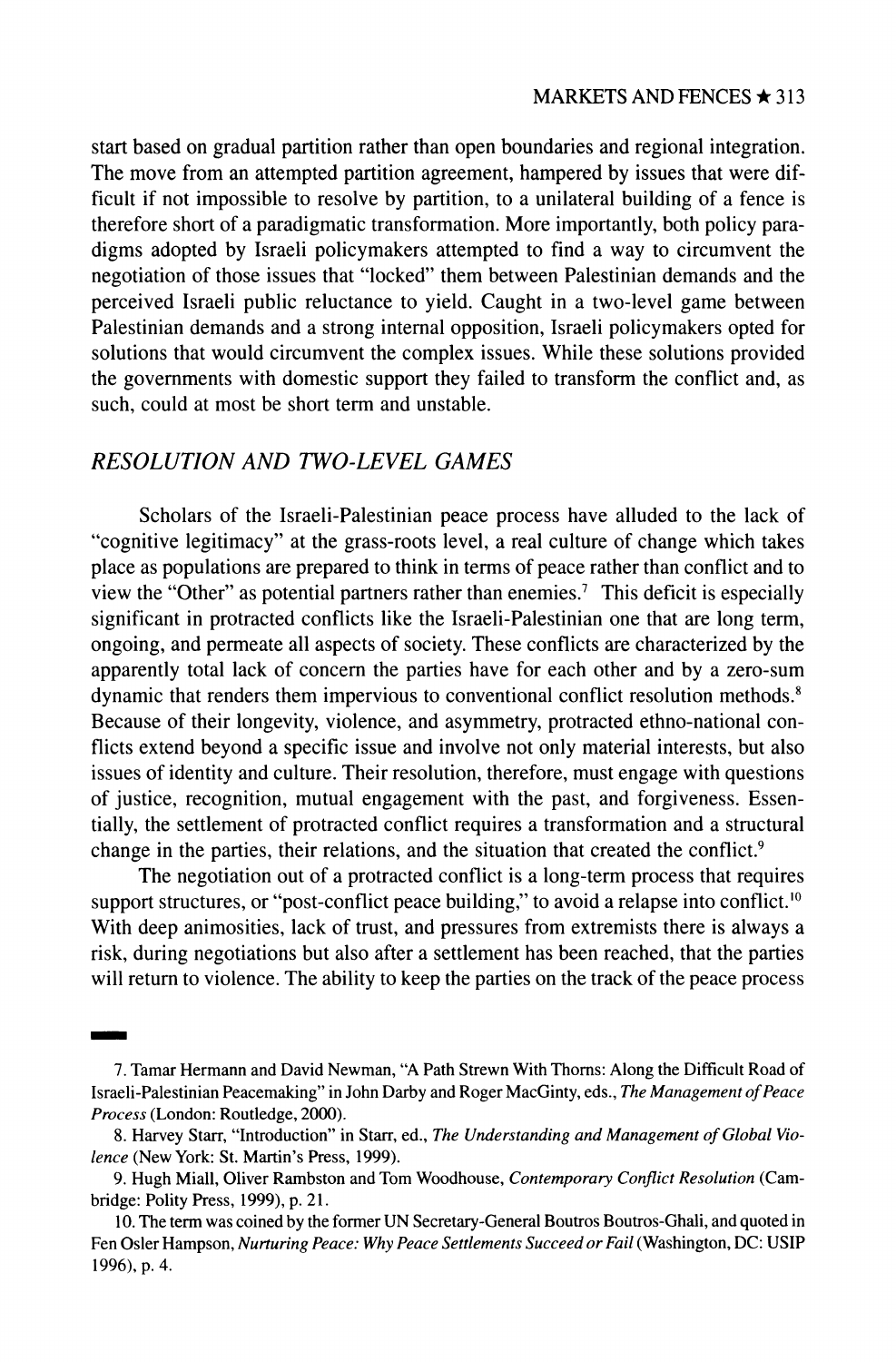**and dissuade them from returning to violence depends on the ability to transform the relations from zero-sum to cooperation, recognition, and reconciliation. Accordingly, the transformation must contend with various issues of present, past, and future grievances, trust and mistrust, security concerns, and redistribution of resources. It must lead to a change of attitudes towards the "enemy," mutual confidence building, mutual security, and a dialogue that would stimulate the wish to settle the conflict.'" Conflict transformation, therefore, must go beyond the specific issues that divide the parties and engage with the social, psychological, and political changes that are necessary to address root causes, the intra-party conflicts, the context which affects the incentives of the involved parties, and the institutional capacity that determines the feasibility of the settlement. 12** 

**The dynamics described above continue even after a formal settlement is reached. Post settlement peace building has two challenges: first, to prevent a relapse into war and, second, to create a self-sustaining peace. These two challenges are interdependent as each presupposes the other but, at the same time, the short-term goals of the**  first challenge may contradict the longer-term goals of the second.<sup>13</sup> In the process of **negotiation, for example, it is tempting to defer sensitive issues to a later, post-settlement stage. This deferral, however, may lay minefields for the future in the interests of short-term gains.'4 The abandonment of long-term goals in favor of concentration on the prevention of violence could replace a protracted conflict with a protracted peace in which the original causes of the conflict persist and are possibly joined by new grievances sparked by the peace process."1** 

**Peace processes are negotiated by elites who have made a decision to seek a resolution but have not only to negotiate with their former enemies but also with their own constituencies. The resolution of the conflict could mean significant economic and political developments that could build more support but could also alienate constituencies who object to any compromise or believe that the benefits are unevenly distributed. Policymakers, therefore, are engaged in a two-level game in which they attempt to make foreign and domestic policies compatible. In Putnam's words:** 

**The politics of many international negotiations can usefully be conceived as a two-level game. At the national level, domestic groups pursue their interests by pressuring the government to adopt favorable policies, and politicians seek power by constituting coalitions among those groups. At the interna-**

**<sup>1 1.</sup> Amal Jamal, "The Palestinians in the Israeli Peace Discourse: A Conditional Partnership" Journal of Palestine Studies, Vol. 30, No. 1 (2000), pp. 36-5 1.** 

**<sup>12.</sup> Miall, Rambston and Woodhouse, Contemporary Conflict Resolution, p. 158.** 

**<sup>13.</sup> Miall, Rambston and Woodhouse, Contemporary Conflict Resolution, p. 158.** 

**<sup>14.</sup> John Darby and Roger MacGinty, "What Peace? What Process?" in Darby and McGinty, eds., Contemporary Peacemaking: Conflict, Violence and Peace Processes (Houndsmills: Palgrave, 2003), p. 263.** 

**<sup>15.</sup> Darby and MacGinty, Contemporary Peacemaking, p. 3.**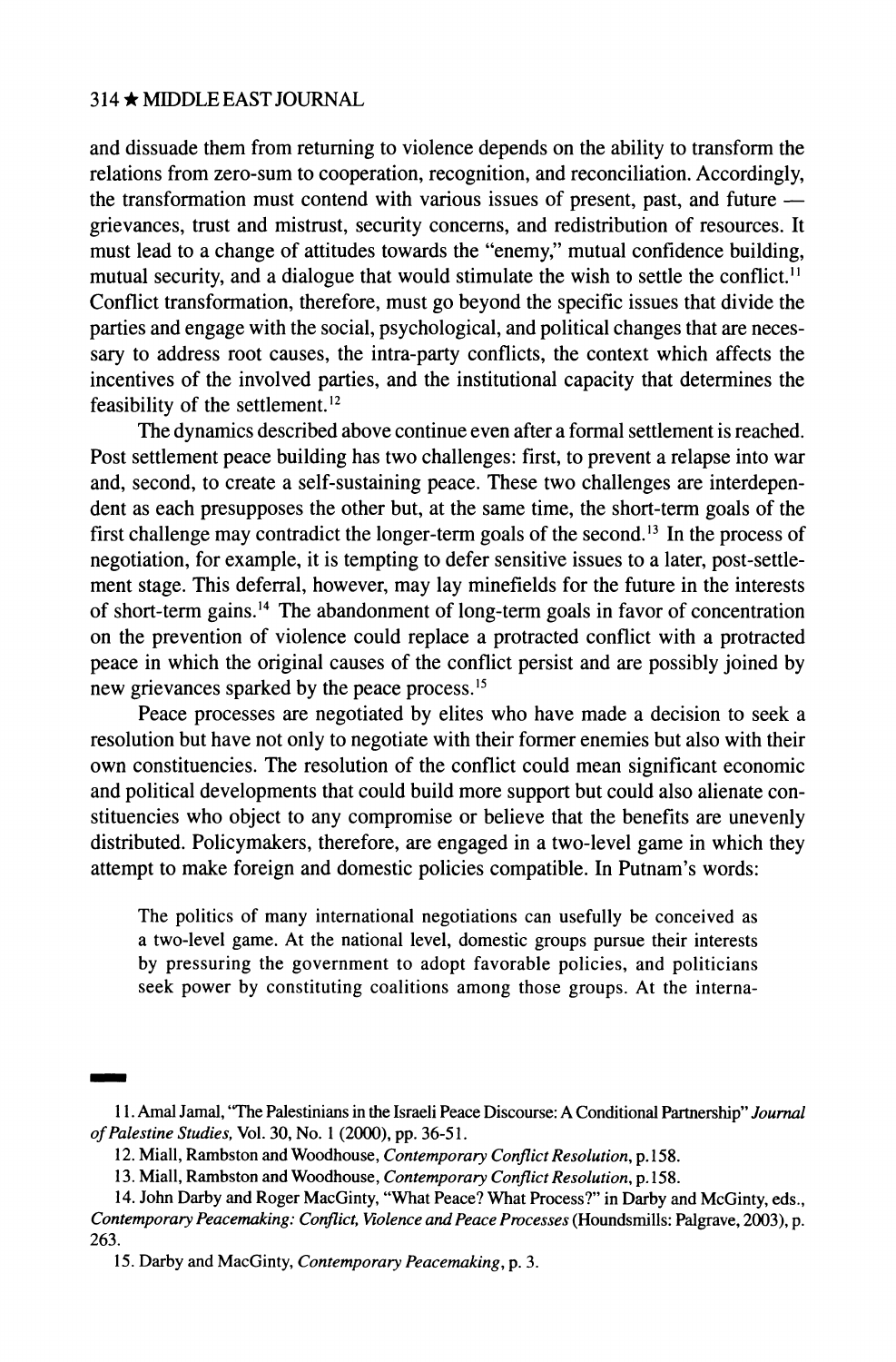**tional level, national governments seek to maximize their own ability to satisfy domestic pressures, while minimizing the adverse consequences of foreign developments. Neither of the two games can be ignored by central decision-makers, so long as their countries remain interdependent, yet sovereign. <sup>16</sup>**

**Policymakers, under these conditions, have to take account of and attempt to balance between external pressures and internal demands. Moves that seem rational on one board, like territorial compromise, might be "impolitic" on another board if compromise creates a domestic opposition that would risk their position. These games, as Putnam demonstrates, have different potential outcomes or win-sets that depend on power distribution, preferences, possible coalitions, tactics, and strategies. In this article, I want to concentrate on one possible outcome of a two-level game: when leaders, concerned that because of deeply divisive issues international and domestic games cannot be balanced, seek an external mechanism they hope will circumvent those issues. Specifically, because of those divisive issues, structural conflict transformation is perceived as impossible so "short cuts" are sought in hope that either deescalation or the emergence of common interests will create a momentum for peace, externally and internally.** 

## **THE NEW MIDDLE EAST**

**The New Middle East, written by Shimon Peres"7 sometime before the Oslo Accords, provides an exemplary liberal blueprint for peace based on economic rationality, interdependence, and mutual gain. While the Accords were never implemented, the connection made between globalization, economic growth, and peace are found in the practice and rhetoric of the early stages of the Oslo process. The New Middle East (NME) was very much a product of the period, as it outlined a peace predicated upon globalization, market economy, and the supposedly declined importance of territory in favor of the "qualitative" dimensions of development.** 

**In the past, national relations were contingent on quantitative factors: size of an area, natural resources, population density, locations. Countries competed to own or control these resources....Toward the end of the twentieth century, relations began to take on a new, qualitative dimension. There was increasing significance in scientific progress, rapid communication, methods of data collection, higher education, artificial intelligence, high technology, and fostering a peaceful environment that creates wealth and goodwill. These are the elements of contemporary power."8** 

**<sup>16.</sup> Putnam, "Diplomacy and Domestic Politics," p. 434.** 

**<sup>17.</sup> Shimon Peres, The New Middle East (New York: Holt, 1993); See also: Guy Ben-Porat, "A New Middle East? Globalization, Peace and the Double Movement"' International Relations, Vol. 19, No. 1 (2005), pp. 30-62.** 

**<sup>18.</sup> Peres, The New Middle East, p. 35.**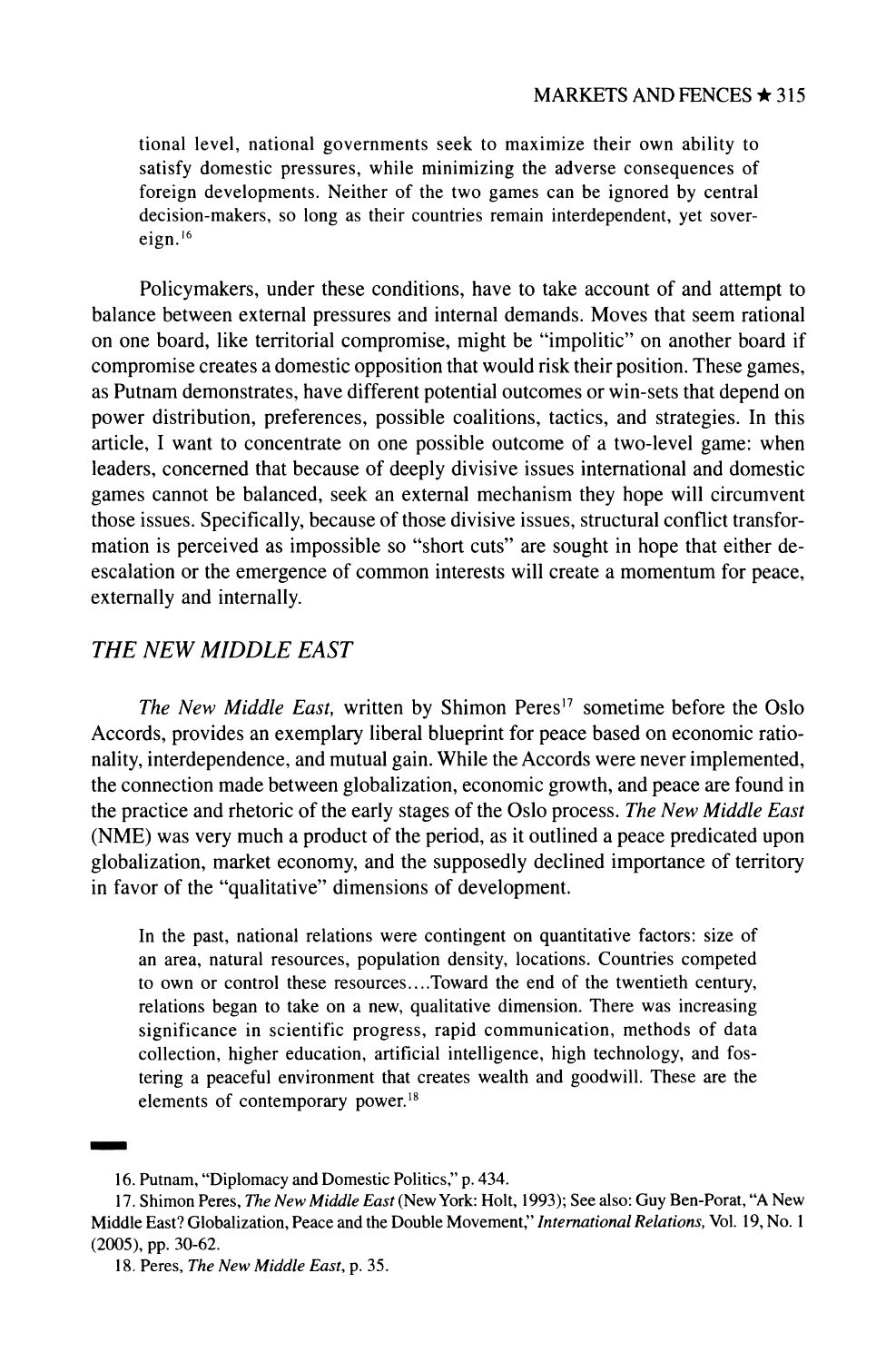**The global economy, and market rationality associated with it, according to this vision, not only provide the means to transcend the dismal present state of conflict, but also make the change almost inevitable.** 

**With the establishment of these new world trade organizations, can the Middle East afford to remain on the sidelines? The transition from an economy of strife to an economy of peace has set the stage for the Middle East. We have a real interest in using the peace opportunities at hand to raise the standard of living for our region, our countries, and our citizens.'9** 

**It is economic or business type rationality, therefore, that changes the priorities across**  the region so that economic development is perceived as more important than terri**tory; economic cooperation is desired, thus, conflict resolution is necessary. The NME outlined a gradual three-tiered pyramid program that included bi-national or multinational projects, international consortiums that would carry out projects involving largecapital investments, and a regional community policy to develop regional institutions.20 This framework of cooperation would supposedly create a virtuous cycle, based on common interests and in which economic development and advancement in the peace process cross-fertilize.2' Detailed in its economic vision, the NME avoided most of the divisive issues that separated Israelis and Palestinians and, consequently, was described by its critics as elitist and escapist. While those criticisms were far from**  unfounded, the avoidance of these issues was congruent with the internal logic of the **NME. In a globalizing world, where economics override politics and borders are rendered insignificant, these thorny issues might simply lose their edge. Common economic interests and demonstrated economic growth, in other words, would make parties previously in conflict less committed to struggles over exclusive territorial control and more willing to compromise.** 

**The Oslo Accords signed in 1993 were described by their planners as a start for a peace process between Israel and the Palestinians that would be based on mutual recognition, co-existence, mutual dignity, and security. Essentially, the Oslo process was a partition agreement that emphasized security and was different from the deterritorialized vision of the NME. But alongside partition, global integration and economic development were part and parcel of the process. In the months that followed the revelation of the Accords and the ceremonial signing of the agreement, the NME vision seemed to turn into a reality. Statements made by the Israeli government were backed by businessmen's optimistic scenarios that received high profile media coverage and by new business ventures that were to take advantage of regional developments. The Israeli government attempted to use the momentum created by the signing of the agreements to enhance business confidence, promote investments, and** 

**<sup>19.</sup> Peres, The New Middle East, p. 96.** 

**<sup>20.</sup> Peres, The New Middle East, pp. 72-73.** 

**<sup>21.</sup> Guy Ben-Porat, "Virtuous and Vicious Cycles: Peace Processes in Israel and Northern Ireland," Under Review, (2006).**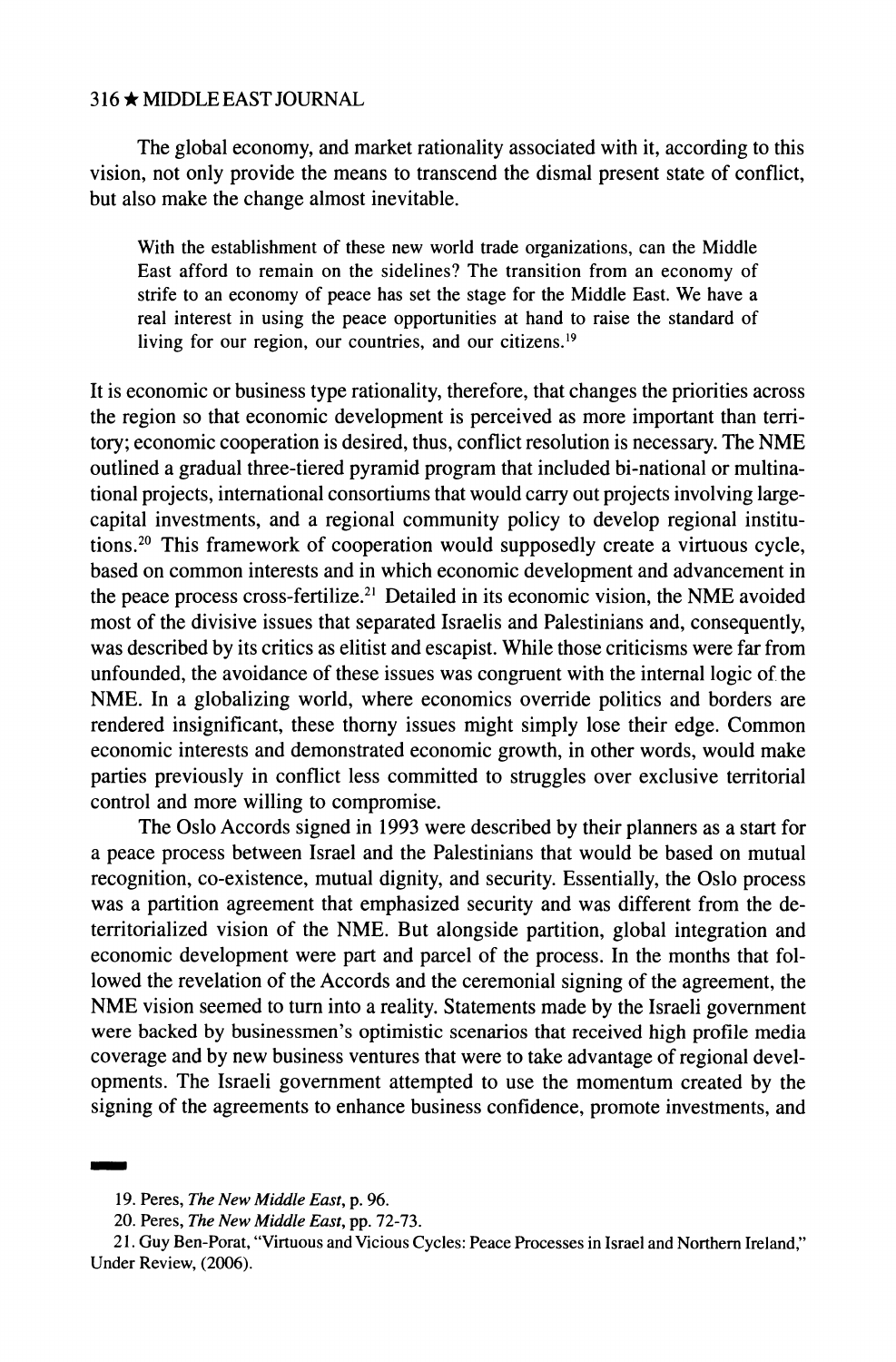**increase public support for the peace process and the compromises it entailed.** 

**Business mood was reflected in the stock market, which broke all records three**  days before the signing,<sup>22</sup> and in the newspapers that forecasted an upcoming eco**nomic boom. The peace process, according to the daily Haaretz, read by Israeli elites, was one of the best things that ever happened to the Israeli economy.23 The local business mood was supported by the announcement of major foreign companies, including major American retail chains that previously avoided business in Israel, of their plans to enter the Israeli market. Overall economic growth measured in GDP, after a long period of slow growth, reached 6.8% in 1994 and 7.1% in 1995. GDP per capita grew from \$12,610 in 1992 to over \$16,000 by the end of the decade. The Israeli economy during the period was also attractive to foreign investors. In the early 1990s FDI averaged \$240 million annually; in the last four years of the decade it averaged \$2.4 billion, a ten-fold increase. Israel's international risk rating also markedly improved. Standard & Poor's and Moody's Investor Service rated Israel, respectively, AA- and A2, interpreted as "high quality" and "strong payment capacity." Israel's economic growth, its fiscal policy, and the peace process were the explanations for the favorable rating.24** 

**The political developments, however, have not matched the economic optimism described above. Regionally, Arab states were conscious of Israel's economic superiority and feared that Israel would use its power to promote its own interests.25 Moreover, there were demands to hold back cooperation with Israel until the peace process, particularly regarding the Palestinians, was complete. For the vast majority of Palestinians the NME was even less convincing. Peace dividends were insufficient to make significant changes in everyday life and when Israel responded to Palestinian terrorism by imposing closures on the West Bank and Gaza Strip, the Palestinian economy, heavily dependent on the Israeli labor market, plummeted. Measured against the advances made by other states in the region, argues Roy, the Palestinian economy was weaker than it was in 1967.26 Under these terms, opposition to the peace process rapidly grew. The religious Hamas movement maintained a steady opposition to the peace process based on the belief that not an inch of Palestine could be ceded to Israel or any other non-Muslim entity and, therefore, that "Palestine" was a non-negotiable value.27 While initially the Hamas support base was relatively narrow, as the peace**  process seemed to lead nowhere — much because of Hamas' terrorism — and eco-

**<sup>22.</sup> YediotAharonot, September 2, 1993, Section A p. 3 and September 6, 1993, p. 1.** 

**<sup>23.</sup> Editorial, Haaretz, September 7, 1993.** 

**<sup>24.</sup> Bank of Israel Annual Report, 1998, available at http://www.bankisrael.gov.il/deptdata/mehkar/ doch98/eng/doh98e.htm.** 

**<sup>25.</sup> Atif A. Kubursi, "Prospects for Arab Integration after Oslo" in Michael C. Hudson (ed.) Middle East Dilemma: The Politics and Economics of Arab Integration (New York: Columbia University Press, 1999).** 

**<sup>26.</sup> Sara Roy, "The Palestinian Economy after Oslo," Current History, Vol. 97 (January 1998), pp. 19-25.** 

**<sup>27.</sup> Helena Lindholm Schultz, The Reconstruction of Palestinian Nationalism: Between Revolution and Statehood (Manchester: Manchester University Press, 1999), p. 80.**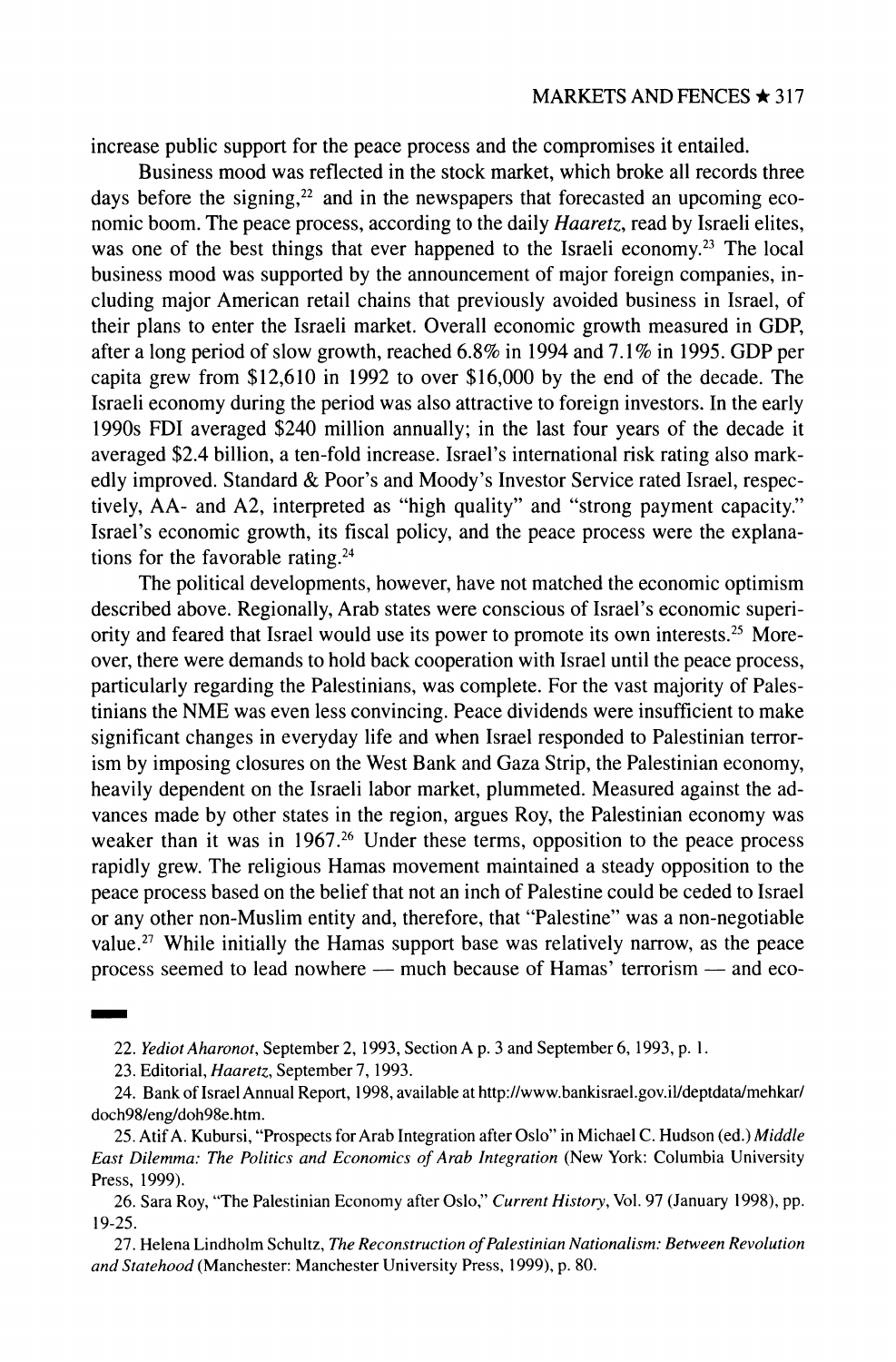**nomic hardships remained, support for Hamas widened.** 

**Even in Israel, in spite of the impressive economic balance sheet, support for the peace process was tepid. Not only the ideological right-wing settlers and their supporters, but also other sectors remained indifferent to the peace process and unaffected by economic growth. In a Gallup poll published in a daily newspaper shortly after the Oslo Accords signing ceremony in Washington and at the peak of the "peace festival," only 33% said that the agreement with the PLO would improve their economic well being, while 51% foresaw no change.28 Polls conducted by a Tel Aviv research center in the summer of 1994, after a celebrated economic year, found general support for the agreement quite moderate. Less than 52% of Jewish Israelis expressed support for the peace process; almost half perceived the territorial and politi**cal "price" of the agreement as too high.<sup>29</sup> This indifference left the peace process and **the government with minimal support that in a short time, following terrorist actions, turned into resentment.** 

**The liberal economic logic of the NME, despite its initial success, rested on two problematic assumptions. The first regarded the combination of globalization, peace, and economic growth as a universal interest and overlooked the potential for fundamental opposition to territorial compromise. Fundamentalist groups, even if small in number, are often able to derail peace processes and widen their support once peace is derailed. The second assumption regarded the combination of globalization, peace, and economic growth as universally beneficial and ignored the uneven distribution and adverse effects of globalization. The dividends of peace remained an unfulfilled promise, even a myth, for many and, consequently, failed to provide the glue that would hold the process together. With limited initial public support and difficulties in widening support by economic means, partition gradually overshadowed the belief in markets.** 

## **PARTITION**

**Caught in a "two-level game" between Palestinian demands for independence and a reluctant domestic public Israeli policymakers shifted their efforts towards partition. Accordingly, the peace process turned into a typical bargaining process, often zero-sum in nature and resembling the protracted nature of the conflict, as each side attempted to secure its interests and disregarded the other's needs. Partition seemed to be the logical solution that would answer both Israel's desire to maintain its Jewish status and the Palestinian demands for independence. Three significant obstacles, however, challenged the possibility of partition. First, since the 1970s Israel had built a system of settlements across the West Bank and Gaza, so that by 1993 over 100,000 Israelis were living on the land Palestinians saw as their future state. Second, Palestin-**

**<sup>28.</sup> YediotAharonot, September 15, 1993.** 

**<sup>29.</sup> Ephraim Yaar, Tamar Hermann and Arie Nadler, The Peace Index Project: Finding andAnalysis (Tel-Aviv: University of Tel-Aviv Press, 1996).**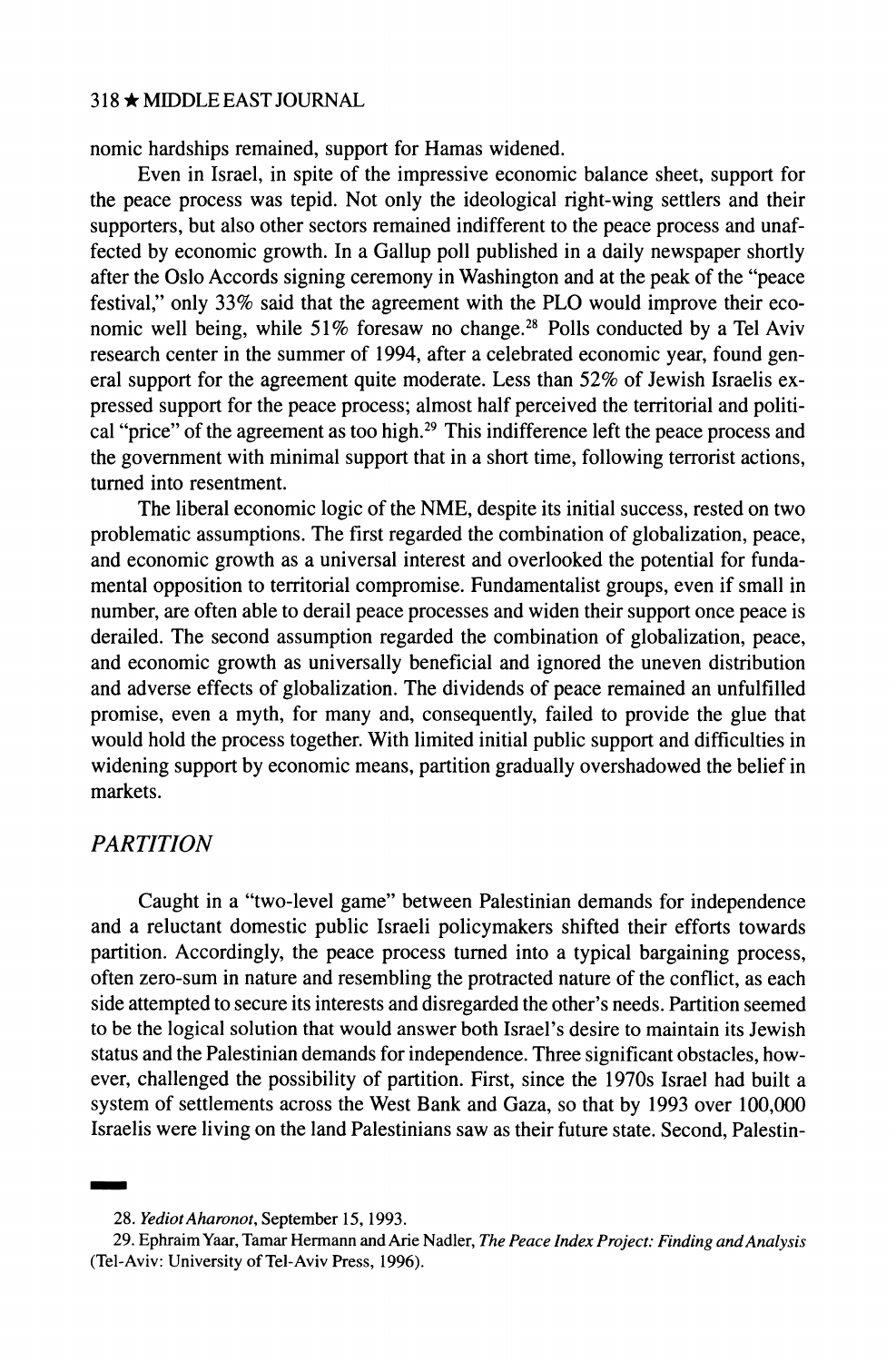**ians who fled or were deported from Israel in the 1948 War were demanding, for themselves and their progeny, "the right of return" from the refugee camps and other places of habitation to their original homes. And third, both sides were laying uncompromising national and religious claims to the city of Jerusalem.** 

**The Oslo Accords attempted to maintain a balance between cooperation and partition. Partition was to be achieved gradually, through a series of interim agreements involving Israeli withdrawal and established cooperation. The difficult issues mentioned above, which could not be resolved at this stage, were deferred to a later stage, in hope that trust and cooperation built in the interim agreements would facilitate their resolution. But, after 25 years of occupation and with the remaining high levels of inequality and mistrust, cooperation had to be "invented" and inserted to cross the economic, cultural, and political divide. With the structural inequalities, the nature of economic relations between Israel and the Palestinians was characterized more by domination then cooperation. A document written by the Israeli Foreign Ministry warned of the dangers of Israeli military rule being replaced by economic rule and recommended that Israel be more generous towards the Palestinians. Uri Savir, the General Manager of the Foreign Ministry at the time, admitted in retrospect that Israel chose to ignore the warning:** 

**We agreed in principle with this recommendation, but did not do much beyond agreeing, because the general notion was that Israel's economic interests must be kept rather than taking account of the economic stability and cooperation.... both sides would pay dearly for this lack of foresight.30** 

**Security cooperation fared even worse, as even common goals were difficult to agree upon. The security demands made by Israel stood in stark contrast to Palestinians' desire for independence. The consequence of the protection of roads leading to the settlements, for example, was the erection of military checkpoints that limited the**  free movement of Palestinians. Also, the Palestinian Authority was reluctant to com**ply with Israel's demand that it take measures against the Islamic fundamentalist groups without advancement in the peace process. Finally, Israel's resort to unilateral measures of closures in reaction to terrorism was perceived by the Palestinians as**  unjust collective punishment that added to mistrust and frustrations, and further di**minished their motivation to cooperate.** 

**The core of the peace process was interim agreements of Israeli redeployments, which were caught between Palestinian demands for sovereignty and Israel's security demands. In the early negotiations, according to one of its main architects, the "Oslo spirit" established a dialogue based on fairness, equality and common objectives, and had some influence on the high levels of both the Israeli and Palestinian leaderships,** 

**<sup>30.</sup> Uri Savir, Ha-Tahalich [The Process] (Tel Aviv, Israel: Yediot Aharonot, 1998), p. 179. For English translation see, The Process: 1,100 Days That Changed the Middle East (NewYork: Vintage, 1 999).**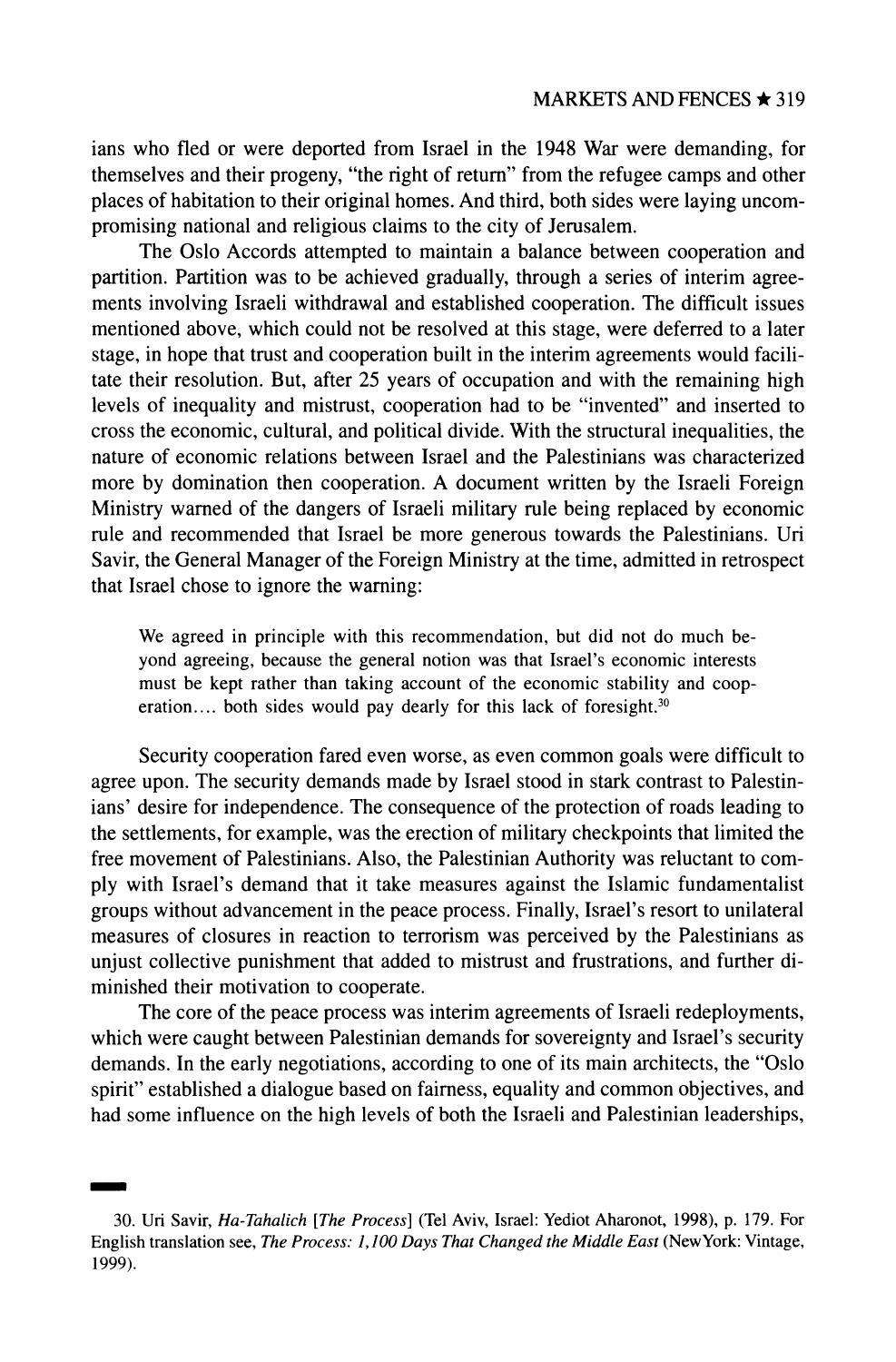**but had permeated neither those who formulated the complex interim agreement, nor those who were translating them into concrete actions.3" In spite of some personal chemistry and tacit understanding that developed between some of the delegates, the negotiations, as an Israeli representative described them, were overburdened by the**  tension between "the commitment to a new partnership and the lingering mentality of **a zero-sum game."32 The Palestinian expectations that the interim agreements would transfer maximal territorial control to the newly established Palestinian Authority clashed with Israel's unwillingness to disclose its terms for a final settlement and its conditioned withdrawal from territories.** 

**With all settlements remaining intact until the future final-phase negotiations (and also growing in size and number), Israel's security demands were extensive, and included the control of all the major roads in the West Bank. The result was a series of complex agreements that divided the West Bank and Gaza into three different territories.33 In the "A" areas, the large cities, the Palestinians received full administrative and security control. In "B," villages and rural areas, the Palestinians had administrative control, and in "C," settlements and main roads, Israel retained full control.34 After the proposed redeployments, the maps created a patchwork of small and unconnected areas under full Palestinian control, falling far short of Palestinian expectations.** 

**In the three years after the signing of the Declaration of Principles (DOP), relations between Israel and the Palestinians oscillated between periods of intensive negotiations and cycles of violence. Overall, the transformation of the conflict was at most restricted. Israelis and Palestinians remained distant from each other and more and more disillusioned with the peace process, so that extremists could set the agenda. The murder of Israeli Prime Minister Yitzhak Rabin - who still commanded a certain degree of Palestinian respect - by a right-wing Israeli extremist, was a further serious blow to the hopes for an agreement. Subsequently, the limited cooperation that had developed was largely destroyed by cycles of Palestinian suicide attacks, followed by Israeli imposed closures that drew the sides further apart. In Israel, the victory of the right wing and the anti-agreement Likud Party in the 1996 elections was indicative of the declining support for the process. In the next three years, the relations between Israel and the Palestinians further deteriorated. Under American pressure, the newly elected Israeli Prime Minister, Binyamin Netanyahu, signed two** 

**<sup>31.</sup> Ron Pundak, "From Oslo to Taba: What Went Wrong," Survival, Vol. 43, No. 3 (2001), pp. 31- 45.** 

**<sup>32.</sup> Savir, The Process.** 

**<sup>33.</sup> The first agreement signed in Cairo in May 1994 transferred Jericho and large parts of Gaza to the Palestinians and facilitated the return of 'Arafat from Tunisia and the initial establishment of the Palestinian Authority. The second major agreement signed in September 1995 transferred more cities to the Palestinian Authority and divided the West Bank into areas A, B, and C.** 

**<sup>34.</sup> In Hebron, the existence of a small Israeli settlement inside the city led to an agreement signed in**  January 1997 dividing the city into H1 areas under Palestinian control and H2 areas under Israeli control **in order to maintain and protect the small Israeli settlement inside the city.**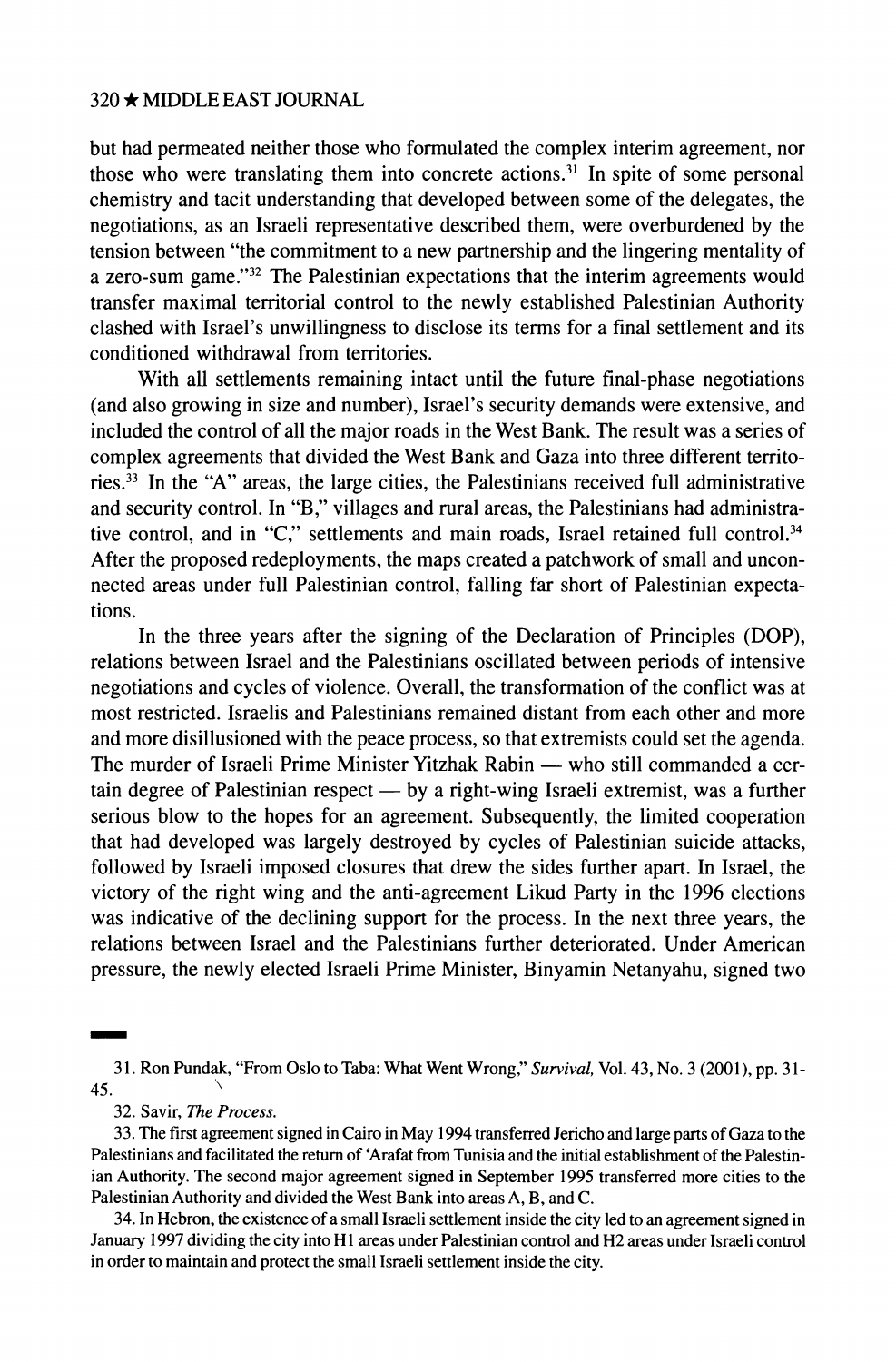**agreements (Hebron and Wye) but frustrated Palestinians with demands for "reciprocity" and the delay of redeployments.** 

**In the summer of 2000, seven years after the signing of the DOP, Ehud Barak, the newly elected Israeli Prime Minister of the Labor Party and Yasir 'Arafat met at Camp David for a crucial negotiation. Barak, who initiated the summit, declared his intention to pass over the interim agreements that, for reasons discussed above, had only been partially implemented and reach a final agreement that would put an end to the conflict and settle all claims. Two weeks of negotiations failed to bridge the differences, and the sides departed without reaching an agreement, blaming each other for the failure of the summit. Palestinian frustrations exploded after a visit of Israeli opposition leader, Ariel Sharon, to the Temple Mount/Haram al-Sharif, a visit meant to demonstrate Israel's sovereignty over the site. The following clashes between Israeli security forces and Palestinians escalated into unprecedented levels of violence, ending the peace process and, shortly after, Barak's term in office.** 

**The official Israeli version, backed by the US Administration, of what happened at Camp David blamed the Palestinians for turning down a "generous offer:"** 

**The establishment of a demilitarized Palestinian state on some 92 percent of the West Bank and 100 percent of the Gaza Strip, with some territorial compensation for the Palestinians from pre-1967 Israeli territory; the dismantling of most of the settlements and the concentration of the bulk of the settlers inside the 8 percent of the West Bank to be annexed to Israel; the establishment of the Palestinian capital in East Jerusalem, in which some Arab neighborhoods would become sovereign Palestinian territory and others would enjoy "functional autonomy"; Palestinian sovereignty over half the Old City of Jerusalem (the Muslim and Christian quarters) and "custodianship", though not sovereignty, over the Temple Mount; a return of refugees to the prospective Palestinian state though with no "right of return" to Israel proper; and the organization by the international community of a massive aid program to facilitate the refugee rehabilitation.35** 

**While, by Israeli standards, this was an unprecedented proposal, the Palestinian account of the talks was different and their conclusion of Israeli intentions was the mirror image of Barak's, as Akram Hanieh, a member of the Palestinian delegation explained:** 

**In brief, the focus was the three huge settlement blocs in the north, center and south of the West Bank. These were fattened, their area expanded, and they were connected to each other and to Israel by large areas of Palestinian land in such a way as to control Palestinian water resources in the West Bank. Clearly, the Israelis came to Camp David not in search of dialogue with a neighbor and** 

**<sup>35.</sup> Based on a 2002 interview with Benny Morris, "Camp David and After," New York Review of Books, Vol. 49, No.10 (June 13, 2002).**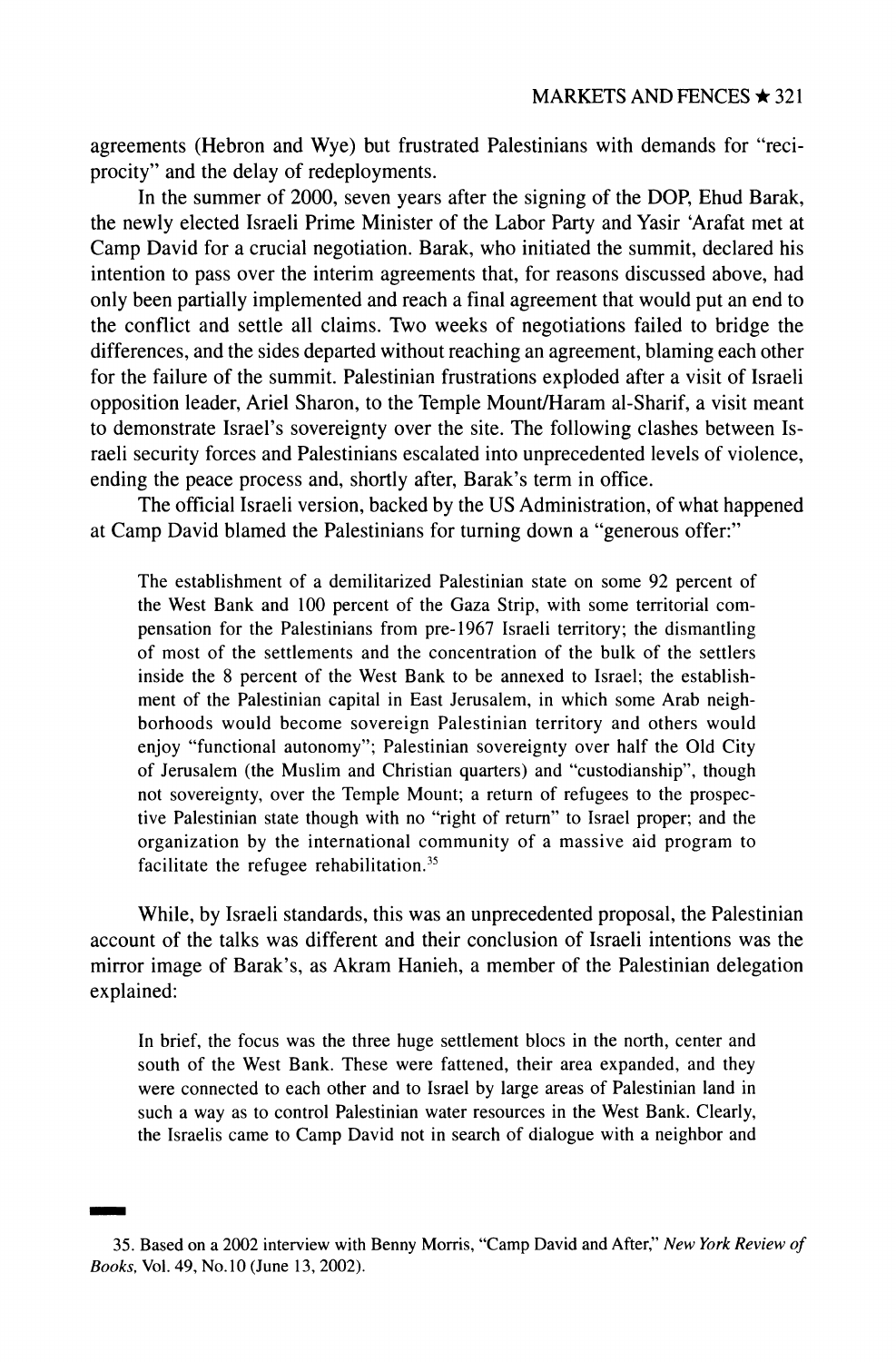**partner but to cement the gains from the 1967 war, to restructure and legalize the occupation.36** 

**While some development was achieved on territorial questions, the negotiations failed to resolve the unbridgeable issues that were deferred to the final phase — the status of Jerusalem and the Temple Mount/Haram al-Sharif, and the right of return of the Palestinian refugees. On the one hand, neither of these issues could be resolved by partition but, on the other, no legacy or institutions of cooperation were available for non-territorial cooperative solutions. The situation thus led eventually to the breakdown of the talks and Barak's concluding statement that all understandings reached were "null and void." In the elections shortly thereafter, a disillusioned Israeli public ousted Barak and voted in the right-wing Ariel Sharon.** 

# **THE WALL AND UNILATERAL DISENGAGEMENT**

**The collapse of the Camp David summit and the violence that followed tilted again the political pendulum in Israel towards the right. The majority of Israelis agreed with Barak's conclusion that "there is no partner" and voted for a government that, they believed, would fight terrorism and bring security. The new national unity government headed by Ariel Sharon, however, found itself under cross pressures from demands to fight terrorism and, internationally, to restrain itself and resume the peace process. Unilateral separation, raised in the past by the Israeli left, seemed to more and more politicians, including Sharon, like a solution that could satisfy many of the demands and form a consensus among Jewish Israelis. In 2004, despite international criticism and the ruling of the International Court of Justice, a wide majority of Jewish Israelis supported the building of the security fence.** 

**The idea of a unilateral disengagement and partition was far from new as it was mentioned in the early stages of the process as a fallback position for a negotiated settlement. Separation from the Palestinians, according to this argument, was a key Israeli interest as it would ensure its demography (maintaining the Jewish majority), security (reduce the cost of occupation), and would enhance its international status. In 1995, after a Palestinian terrorist campaign, a plan for a separation fence was authorized by the government but was not implemented due to budgetary constraints and hopes that negotiations would succeed in restoring security. The Labor Party in the 1996 campaign, with its back against the wall as the peace process fell into another cycle of violence, used the slogan "We are here, they are there, a fence in between" in its campaign. The message it attempted to convey to the public was that it was not making peace for the Palestinians' sake but rather serving Israel's vital interests. While unilateral separation did not provide the necessary trump card for the elections, the concept was further embedded in the political discourse until it became prominent** 

**<sup>36.</sup> Akram Hanieh, "The Camp David Papers," Journal of Palestine Studies, Vol. 30, No.2 (2001), pp. 75-97.**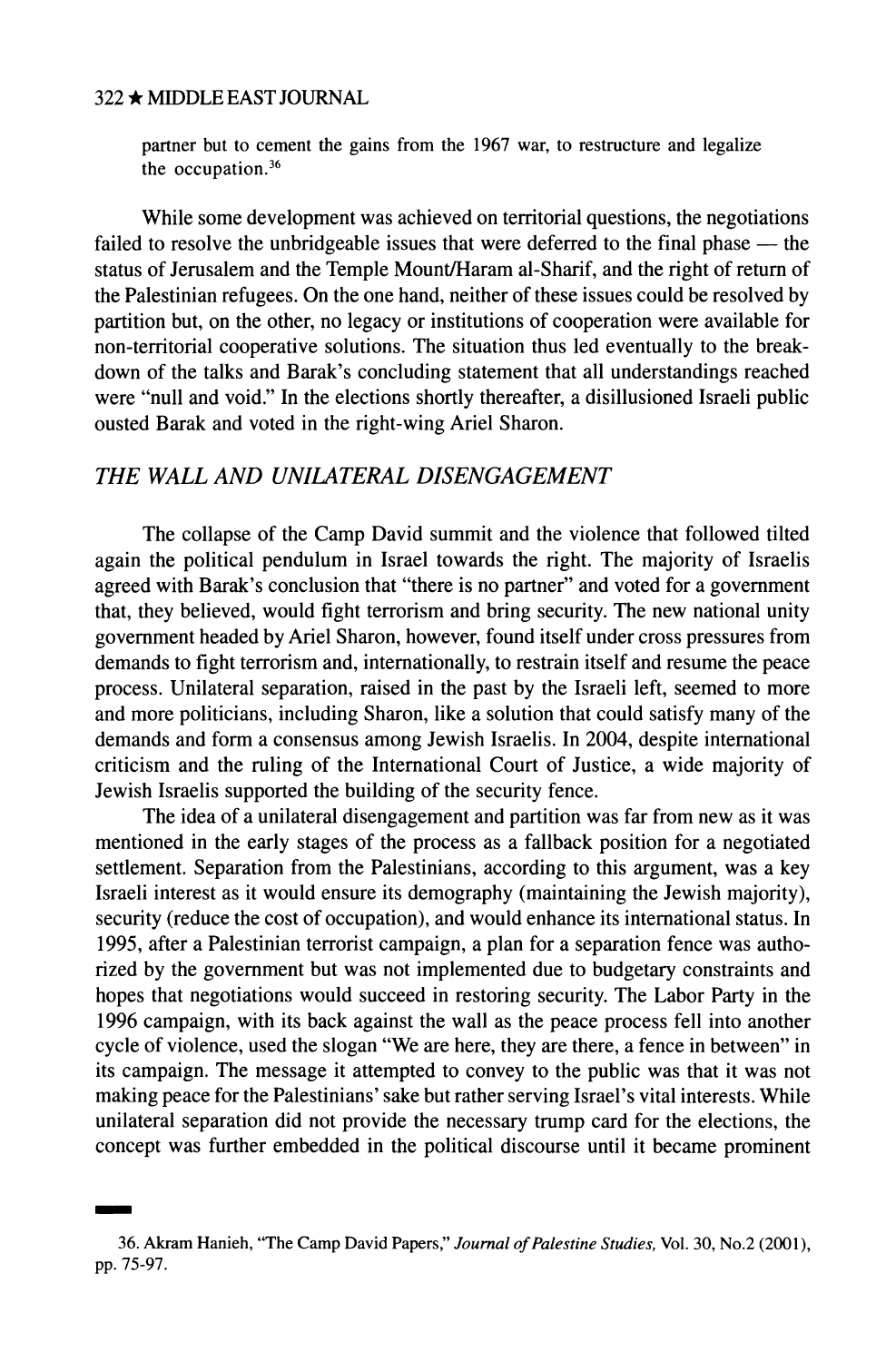**after 2000.** 

**The Israeli public after 2000 was disillusioned with peace, but in the face of a campaign of suicide bombers, was more supportive of partition. Unilateral disengagement was accepted by many Israelis of the moderate right as a security measure but also by large parts of the left who either were disillusioned with peace altogether or believed the fence could lead to peace in the long run. In the elections of 2002, after the unity government collapsed, the Labor Party attempted unsuccessfully to use the idea of separation, by agreement or unilaterally, to win the election. The Labor Party was defeated in the elections but the idea of unilateral separation was adopted by the new Likud government. Sharon, despite his landslide election victory, was aware that a large majority of Israelis supported a unilateral disengagement, even at**  the price of evacuation of (at least some) settlements,<sup>37</sup> and announced in the spring **of 2002 his decision to begin the construction of the fence. The government, however, decided to build the fence not along the "Green Line" (the pre-1967 border) but in accordance with what it defined as Israel's interests. This decision, essentially to try and include as many settlements as possible and as few Arab villages as possible on the western side of the fence, "inflated" the size of the fence and made it into a political debate, locally and internationally.38** 

**Israeli statesmen declared that the purpose of the fence was to provide security and that it had no diplomatic or political aims. But both Israeli settlers and Palestinians rejected those claims and argued that the fence established de-facto future borders between Israel and the Palestinians. Saib 'Arikat, a Palestinian Cabinet Minister, accused Israel of attempting to divide the West Bank into cantons and "start a new apartheid system that is worse than what happened in South Africa."39 Palestinian claims against the fence received wide international support, most notably by the International Court of Justice decision of July 2004 that called upon Israel to take down the fence.** 

**The first phase of the construction of 80 kilometers was approved by the Israeli cabinet in April 2002 and a "Seam Line Administration" was formed, headed by the Director General of the Ministry of Defense. In August the final route for phase A of the construction was approved. It included 123 kilometers in the northern part of the West Bank and about 20 kilometers around Jerusalem, with almost all routes east of the Green Line. In October 2003 a full barrier route was approved with a total of some 700 kilometers along the West Bank. A report of the UN Secretary General in November 2003 estimated that about 16.6% of the entire West Bank would lie between the West Bank and the Green Line. The implications are that approximately 17,000 Palestinians in the West Bank and 220,000 in Jerusalem would live under** 

**<sup>37.</sup> See the Steinmetz Center surveys (e.g., May 2002), http://spirit.tau.ac.ilIsocant/peace/.** 

**<sup>38.</sup> Arnon Medzini, "A Wall, a Fence, a Barrier and a Seam Zone: The Political Geography of Territorial Division," paper presented at the Israel Political Science Association Meeting, May 2004.** 

**<sup>39.</sup> Saeb Erekat, "A Wall that Cages Justice," Palestinian Ministry of Foreign Affairs (2004), available at http://www.mopic.gov.ps/articals/details.asp?subject\_id= 1209.**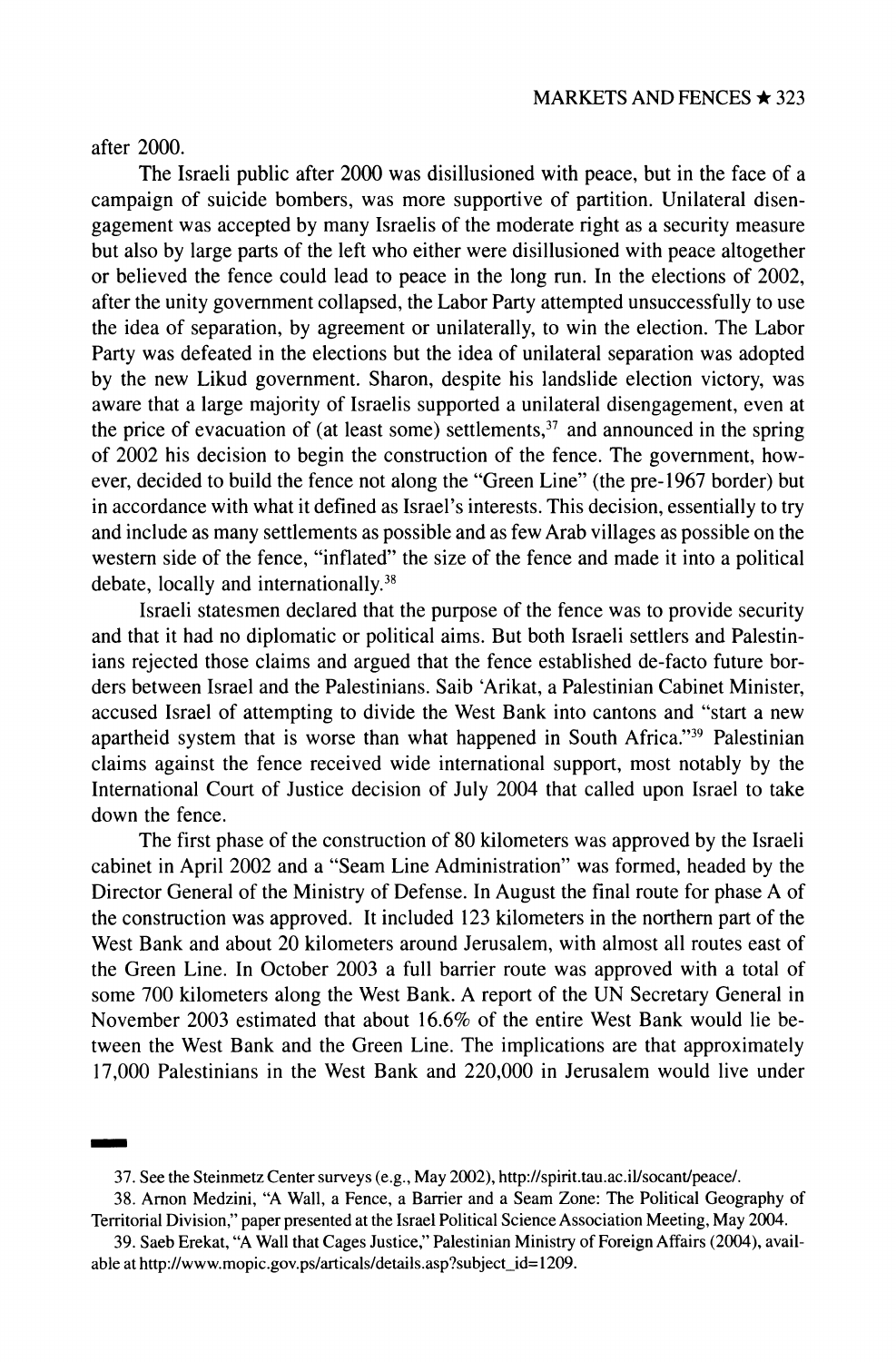**Israeli jurisdiction against their will. Another 160,000 Palestinians will live in enclaves, "areas where the security barrier almost completely encircles communities and tracts of land."40** 

**Israeli policymakers describe the fence as "anti-terrorist," a reaction against Palestinian terrorism, and a defensive measure whose only purpose is to protect Israeli lives. According to the data provided by the government, there has been a dramatic decrease in the number of Palestinian terrorist attacks, especially in the areas**  where the fence has been completed.<sup>41</sup> The data shows a decrease of slightly more **than 90% in the number of attacks: from an average of 26 attacks a year before the fence, to three attacks after erection of the anti-terrorist fence and, consequently, a decrease of more than 70% in the number of Israelis murdered. Moreover, it is argued, the fence is not an obstacle for peace.** 

**The Palestinians must dismantle the terrorist organizations, confiscate weapons, arrest the planners and perpetrators of terrorist acts, stop incitement and resume security cooperation with Israel... all these steps are required by the Roadmap... The security fence is not an obstacle to peace, as the Palestinians are trying to portray it. In fact, by providing a barrier to terrorism, it will help restore quiet to the region and thereby increase the chances of achieving peace. It will not create permanent facts on the ground that will affect the outcome of negotiations.42** 

**While the fence was criticized by Palestinians and by international organizations, it received strong support from within Israel. In a poll conducted in June 2004, about 78% of the respondents supported or strongly supported the fence. Asked to what extent the improved sense of security had affected Israelis' readiness and interest in negotiating a peace agreement with the Palestinians, a more widespread view was expressed: 42% believed that it had had no effect one way or the other, some 26.5% thought the sense of security had strengthened that readiness and interest, and only 17% believed it had lowered the Israeli public's interest in finding a solution to the conflict.43 The fence, according to an earlier survey, has answered not only the security concerns of Israelis but also "demographic" concerns.** 

**Among the Israeli Jewish public there is a widespread concern that if Israeli control of the territories continues and no solution based on the principle of "two states for two peoples" is found to the conflict, eventually the Palestin-**

**<sup>40.</sup> Report of the Secretary-General prepared pursuanto the General Assembly Resolution ES-lO/ 13, November 24, 2003.** 

**<sup>41.</sup> Israeli Ministry of Foreign Affairs, http://www.mfa.gov.il/MFA/Terrorism-+Obstacle+to+Peace/ Palestinian+terror+since+2000/Saving%2OLives-%20Israel-s%20anti-terrorist%20fence%20- %2OAnsw.** 

**<sup>42.</sup> Israeli Ministry of Foreign Affairs, see footnote 41.** 

**<sup>43.</sup> The survey was conducted by the Tami Steinmetz Center for Peace Research, part of the "Peace**  Index" project. Available at, http://spirit.tau.ac.il/socant/peace/peaceindex/2004/files/June2004e.doc.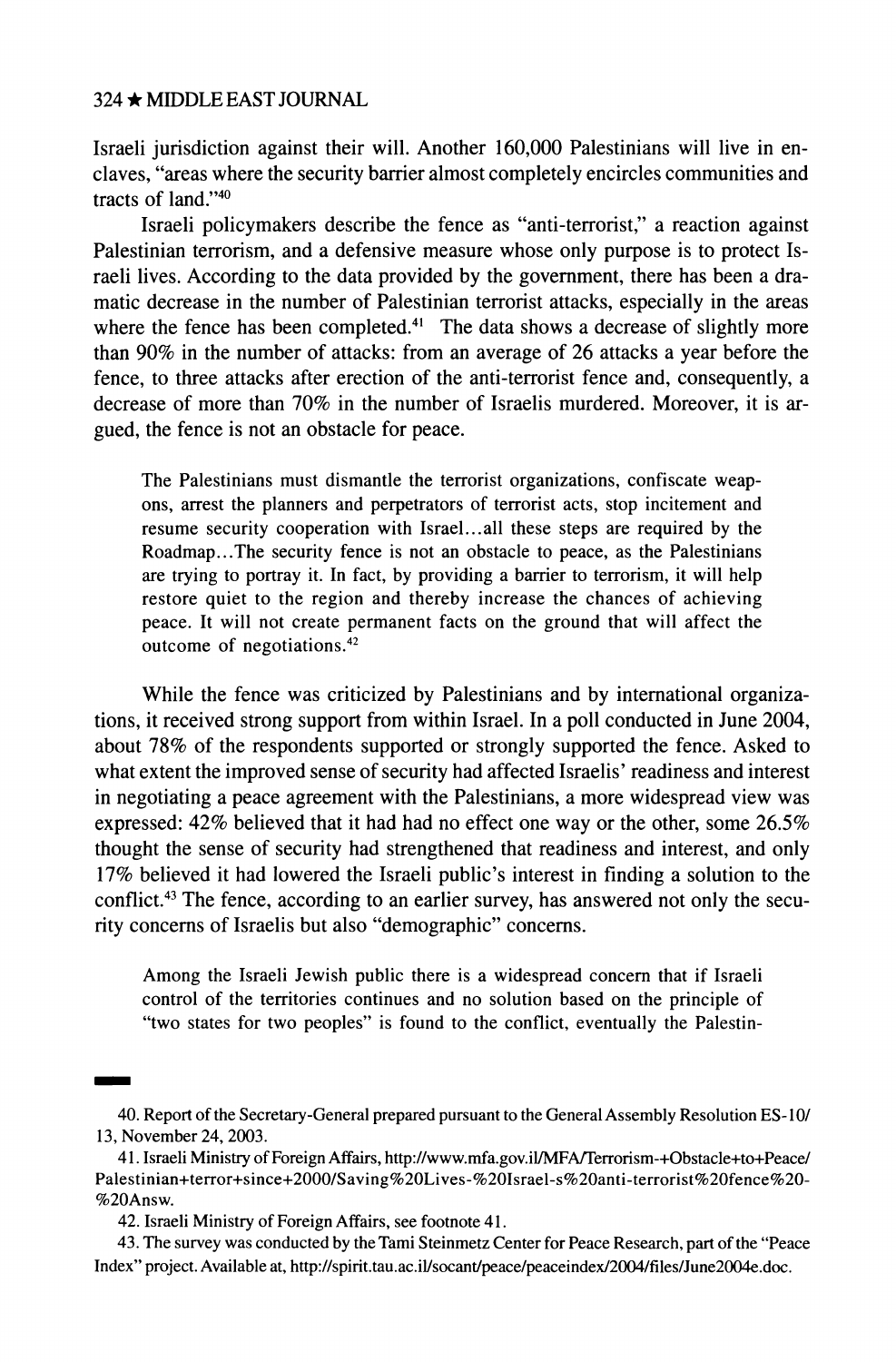**ians will become a majority west of the Jordan and a de facto "binational"**  state will emerge-a possibility that arouses wall-to-wall opposition.<sup>44</sup>

**Conversely, the "Geneva initiative," an agreement achieved between "non-official" Israelis and Palestinians in a two-track process that took off during that period, was acceptable only to about 25% of the Jewish public and was rejected by 54%. Only 7% believed it stood a chance to be realized. For the Israeli public, it seems, unilateral separation was the only possibility.** 

**Partitions seem to offer an easy way out of protracted conflicts because they carry a promise of finality and, as such, they appeal both to policymakers and publics. But, if the boundaries after partition remain disputed, if the partition involves the uprooting of populations with material and emotional damage, if inequality remains high and is attributed to past injustices, or if past grievances are not addressed, the partition is likely to contain the seeds of a renewed conflict.45 Partition, therefore, can be a basis for peace if it creates ethnically homogeneous territories without extensive human suffering, if it can grant civic rights to ethnic minorities, if new borders are perceived by both sides as fair, and if it facilitates measures of reconciliation that engage with both the past and the present.** 

**The separation fence built by Israel seems to satisfy none of these conditions. Most importantly, it further undermines the economic conditions of Palestinians and increases their resentment. Economically, Israel's security measures have had devastating effects on the Palestinians. A report by the World Bank found that Palestinian Gross National Income in 2002 mounted to 40% less than in 2000, that real per capita incomes were only half of their 2000 level and 53% of the workforce were unemployed.46 A UN report argued that total economic breakdown was prevented only by budgetary support from international donors, and the release of a small percentage of**  PA revenues held by Israel and humanitarian aid.<sup>47</sup> With the overall dependence of **the Palestinian economy on Israel and the new enclaves formed by the fence, more economic hardships are forecasted. Thus, the report of the UN Secretary-General found that the fence causes severe damage to communities along its route through the loss of, or severely limited access to, land, jobs, and markets. The fence also has a serious impact on agriculture, an important component of the Palestinian economy:** 

**In 2000, the three governorates of Jenin, Tulkarem and Qalqilya produced US\$ 220 million in agricultural output, or 45 percent of total agricultural** 

**<sup>44.</sup> The survey was conducted by the Tami Steinmetz Center for Peace Research, part of the "Peace**  Index" project. Available at, http://spirit.tau.ac.il/socant/peace/peaceindex/2003/files/oct2003e.doc.

**<sup>45.</sup> Nicholas Sambanis, "Partition as a Solution to Ethnic War," World Politics, Vol. 52 (2000), pp. 437-83.** 

**<sup>46.</sup> World Bank, "Two Years of Intifada, Closures and Palestinian Economic Crisis: An Assessment," March 5, 2003, http://siteresources.worldbank.org/NEWS/Resources/pr030503-report.pdf.** 

**<sup>47.</sup> Office of the United Nations Special Co-ordinator, "The Impact of Closure and Other Mobility Restrictions on Palestinian Productive Activities," October 2002, http://www.escwa.org.lb/information/ press/un/2003/mar/docs/wb.pdf.**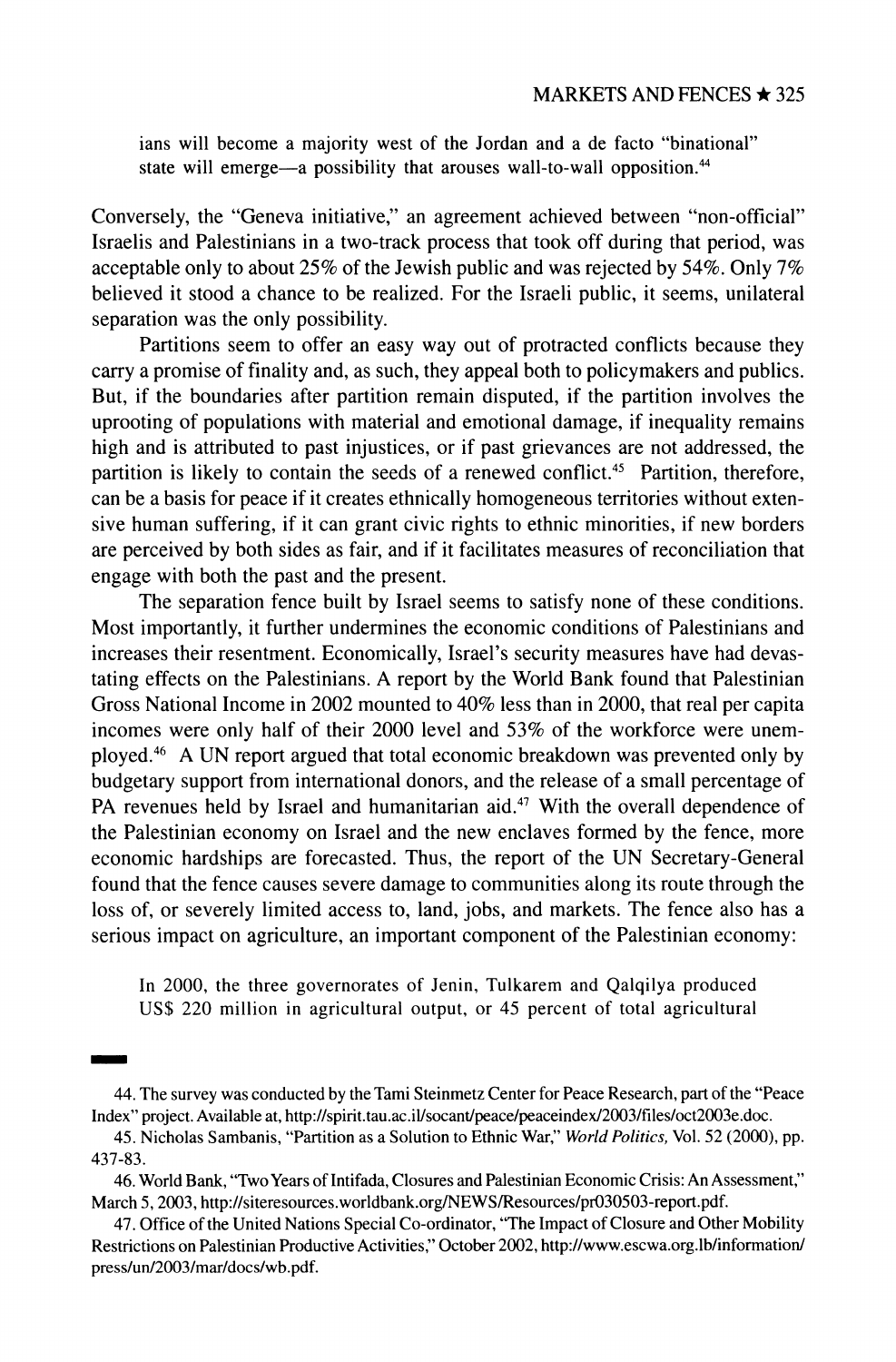**production in the West Bank. Palestinian cultivated land lying on the barrier's route has been requisitioned and destroyed and tens of thousands of trees have been uprooted... According to a recent World Food Programme survey, this has increased food insecurity in the area, where there are 25,000 new recipients of food assistance as a direct consequence of the barrier's construction.48** 

**In July 2004, shortly before the ruling of the International Court of Justice, the Israeli Supreme Court issued its own ruling against the fence and demanded that its route be changed. The Court avoided discussion of whether the Army's security considerations were flawed but accepted the Palestinian petitioners' claim that the route caused disproportionate harm to local residents. The Court's decision that the Army must balance between military and humanitarian requirements pertains only to a limited part of the fence. In its examination of about 40 kilometers of the fence, the Court has ordered several changes in its route so that damages to Palestinian livelihood would be minimized. The Court will probably address more petitions in the near future but its decisions will naturally be limited to specific grievances. The economic damages, however, are only part of the problem. The unilateral decision by Israel to build the fence also has implications for future relations between Israel and the Palestinians and the possibilities for negotiations. The fence was often described by Israeli statesmen, especially for internal political reasons, as a punitive measure: "The fence will sentence the Palestinians to live in a large compound called Judea, Samaria and Gaza.. .the longer they stall with the dismantling of terrorism, the more fence will they find around them."49** 

**It is not surprising, therefore, that Palestinians expressed strong objections to the fence and rejected Israel's claim that the fence was only about security:** 

**The Israeli government justifies the wall as a security measure. Yet, if the wall were truly about Israel's security, it would have been built on the Green Line.. .But the wall is not about Israel's security - it is about taking as much Palestinian land as possible while caging in as many Palestinians as possible. This is why the wall is being built well within occupied Palestinian territory and in such a way as to divide Palestinian population centers not only from each other, but also from adjacent agricultural and water resources.. An Israeli call for "negotiations," while denying the applicability of international laws and treaties, is a not-so-subtle strategy for allowing Israel, as the powerful occupier, to impose its will on the powerless occupied. We have all witnessed where such a strategy leads.50** 

**<sup>48.</sup> Report of the Secretary-General prepared pursuanto the General Assembly Resolution ES- 10/ 13, November 24, 2003.** 

**<sup>49.</sup> Eyal Arad, Sharon's campaign manager, in an interview with YNET, August 4, 2003, (Hebrew).** 

**<sup>50.</sup> Saeb Erekat, "A Wall that Cages Justice," Palestinian Ministry of Foreign Affairs (2004), available at http://www.mopic.gov.ps/articals/details.asp?subject\_id= 1209.**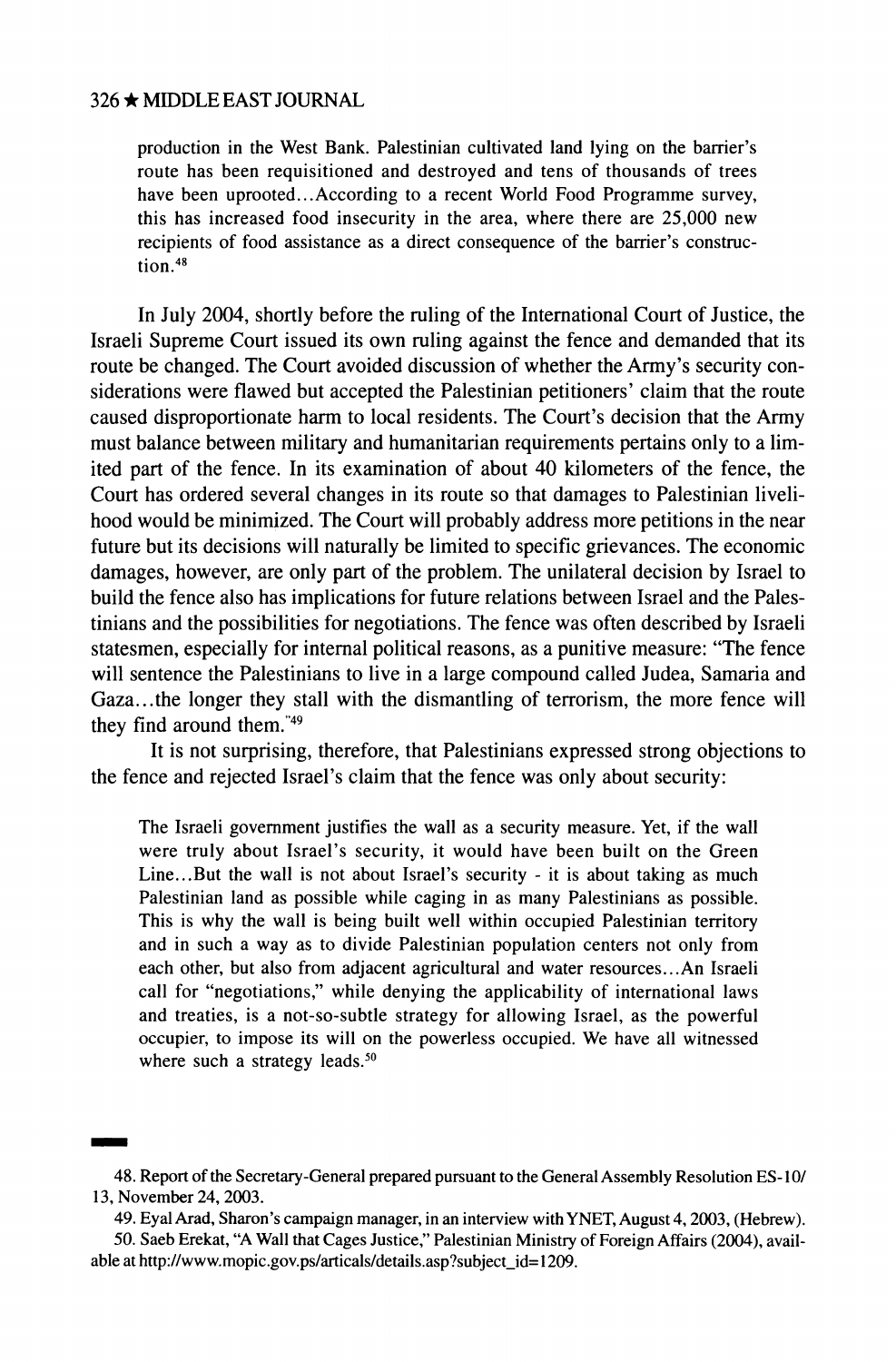# **THE GAZA WITHDRAWAL**

**The withdrawal from Gaza and four small settlements in the north of the West Bank was a logical continuation of the security fence and of the shift towards unilateral measures that would circumvent the obstacles towards peace. The demographic ratio in Gaza of about 10,000 settlers against more than 1,000,000 Palestinians has made the argument for withdrawal easy to "sell" to the Israeli public. In spite of demonstrations by the religious right, the polls indicated overall public support for the plan. Initially, the plan was to withdraw without any engagement with the Palestinians but after the death of 'Arafat and the nomination of Abu-Mazen some coordination occured between Israel and the Palestinians. The execution of the plan in August 2005, despite the active opposition of the settlers and their supporters, was smoother than expected as the large numbers of military troops and police were able to overcome the resistance.** 

**"The disengagement plan," explained Sharon in a speech to the Knesset, "does not replace negotiations and does not intend to 'freeze' the situation for a long time. It is a necessary step in a reality that does not allow negotiating peace. All remains**  open for an agreement when terrorism will stop."<sup>51</sup> Negotiations with the Palestinians **were therefore suspended until terrorism stopped completely; in the meantime, Israel should carefully proceed with unilateral initiatives. The public support for the withdrawal became evident after Sharon's decision to leave the Likud Party and form a new party, Kadima (Forward). Despite Sharon's stroke in January 2006 and the nomination of Ehud Olmert as his successor, Kadima won 29 seats in the parliament in the elections in March 2006, making it the largest party. During the election campaign Olmert declared his plans to unilaterally determine Israel's future borders by future withdrawals in the West Bank. The Likud, whose remaining members opposed the Gaza withdrawal, fell to 12 seats from the 38 it held under Sharon's leadership.52** 

# **CONCLUSIONS**

**Complex deep-seated conflicts demand matching solutions and present a serious challenge for policymakers. But peace processes are also conducted under cross pressures of a two-level game and often in the context of continued violence. Negotiations are long-term processes whose success is never guaranteed and, moreover, advancement in the negotiation of a conflict can create internal opposition that threatens leaders' positions. Faced with these circumstances, policymakers might opt for a paradigm based on an external mechanism that would circumvent dividing issues and, in so doing, would often sacrifice attempts to transform the conflict.** 

**<sup>51.</sup> Sharon's speech to the Knesset, October 25, 2004, available at http://www.kadimasharon.org.il/ 16- 172-he/kadimaarticle.aspx.** 

**<sup>52.</sup> See for example Jerusalem Post results at http://info.jpost.com/C006/Supplements/elections.2006/ finals.html.**